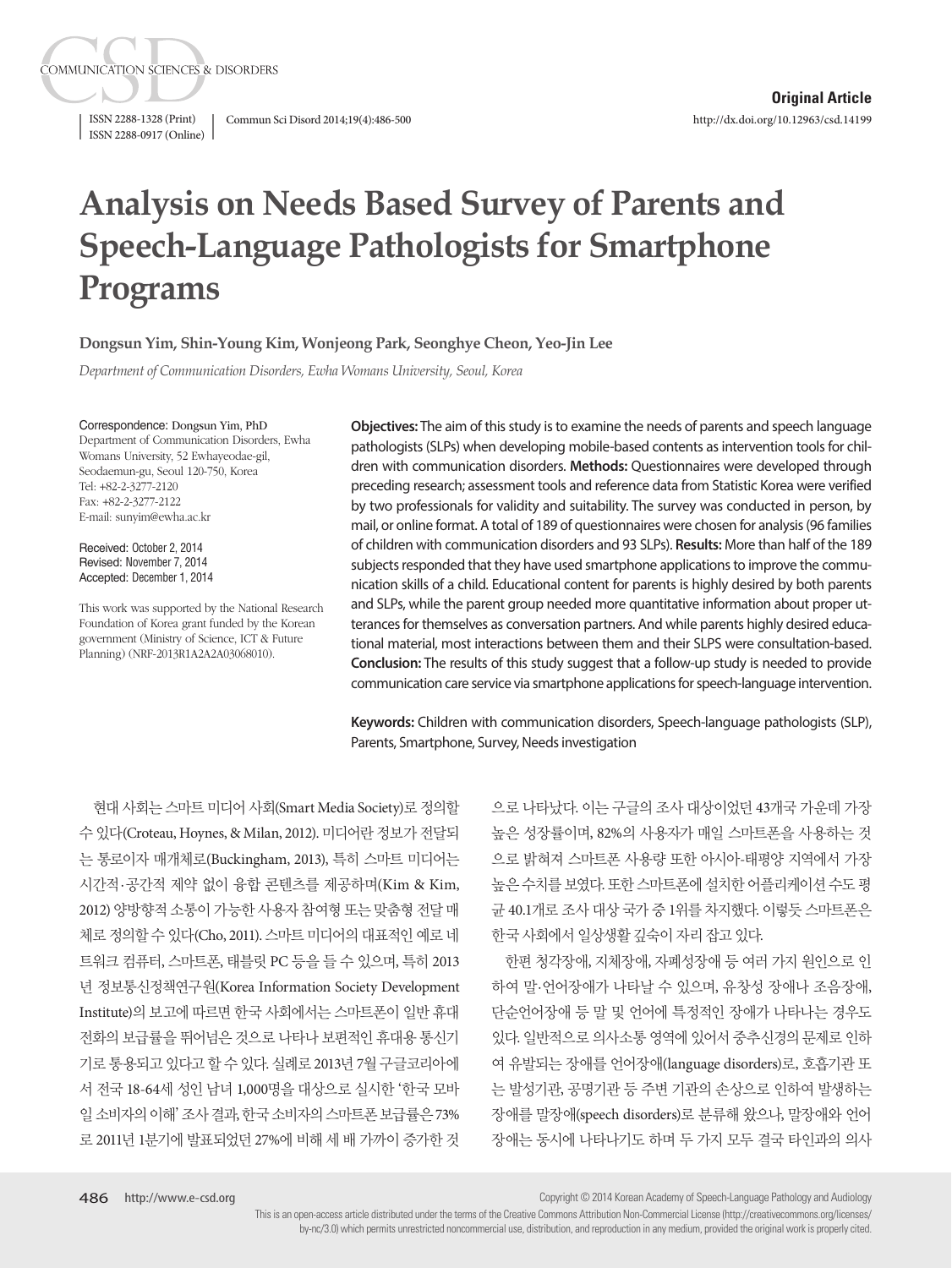소통에 어려움을 가져오는 바, 최근에는 의사소통장애(communication disorders)로 통칭하는 추세이다(Sim et al., 2011). 즉, 의사소 통장애는 여러 가지 원인으로 타인과의 상호작용에 어려움을 초래 하는 것을 뜻하는 포괄적인 개념을 갖는다고 볼 수 있으며, 본 연구 에서도 의사소통장애에 대하여 이러한 정의를 사용하고자 한다. 정보기술의 비약적인 발전을 특징으로 하는 스마트미디어 사회에 서는 이러한 의사소통장애를 다루는 방식 또한 새로워졌는데, 컴 퓨터 기술을 활용하여 의사소통능력을 증진시키고자 하는 다양 한 하드웨어·소프트웨어적 접근이 이루어지고 있다(Lim & Park, 2012). 컴퓨터를이용한교수방법인 Computer Assisted Instruction (CAI, 컴퓨터 보조학습)(Heimann, Nelson, Tjus, & Gillberg, 1995; Hwang et al., 2014), 로봇을 활용한 자폐 아동 중재(Goldsmith & LeBlanc, 2004), PC 및 스마트 기기를 활용한 Argumentative and Alternative Communication (AAC, 보완대체의사소통)(Cafiero & Meyer, 2008; McNaughton & Light, 2013) 등은 의사소통장애 아 동의 의사소통 기능 및 상호작용 기능을 높이는 데 기여하고 있다. 더불어 의사소통장애아동의중재에양방향소통형의스마트미디 어를 활용하는 접근은 임상에서 점진적으로 증가하는 추세이며 (Ha & Kang, 2011), 스마트폰 시장의 확대와 관련 기술의 발달이 이 러한흐름에중요한역할을하고있다.

다른 스마트 미디어에 비해 더욱 광범위하게 보급된 스마트폰을 다양한 분야에 활용, 실생활에 접목하여 인간의 생활을 더욱 윤택 하게 할 수 있는 가능성에 주목한 연구가 최근에 있어 왔는데, 스마 트폰을 재활 및 치료에 응용한 사례로는, 미국에서 알코올 중독(alcoholism) 환자를 대상으로 스마트폰을 통해 A-CHESS라는 프로 그램을 제공한 후 그 효과를 검토한 연구가 있다(McTavish & Gustafson, 2012). 349명의 알코올 중독 환자들에게 A-CHESS 프로그 램이 장착된 스마트폰을 제공하여 재활에 관한 다양한 정보 및 피 드백을 제공하였으며, 환자의 70% 이상이 꾸준히 이 시스템을 이 용하여 보다 능동적으로 본인의 문제에 접근할 수 있었다고 보고 하였다. 또 다른 사례로는 당뇨병 환자 15명을 대상으로 스마트폰 에 공복 혈당과 식습관, 신체 활동 및 감정에 대해 일기를 작성하도 록 하고, 전문가가 실시간으로 이에 접근하여 피드백을 제공하여 그 효과를 살펴본 연구가 있다(Nes et al., 2012). 참가자들은 생활 습관이 긍정적으로 변화하였다고 보고하였으며, 한 명을 제외한 모든 참가자가 전문가의 피드백이 도움이 되었다고 대답하였다.

언어병리학 분야에서도 다양한 매체를 활용하여 아동의 언어발 달을촉진하기위한노력이계속되고있는데, 아동의음성을영상화 하여 언어장애 및 자폐범주성장애 아동의 언어치료를 지원(Hailpern, Karahalios, Halle, DeThorne, & Coletto, 2008)하고, 발화의속 도를 게임을 통하여 조절(Hoque, Lane, El Kaliouby, Goodwin, & Picard, 2009)하는 등 데스크톱 컴퓨터를 이용한 언어치료 연구 및 기술 개발 사례를 다수 찾아볼 수 있다. 그러나 이러한 연구들은 주 로 데스크톱 환경, 즉 정적인 환경에서의 사용을 위한 기술들이며, 일상생활 속에서 제공되는 생활 밀착형 서비스에 대한 연구를 찾 아보기 어렵다. 이러한 가운데 언어발달 지연 및 장애에 대한 조기 진단과 평가를 목적으로 한 LENA Foundation의 아동 언어환경 분석 프로그램(language environment analysis, LENA)에 주목할 만하다. 이는 아동의 언어환경을 분석하고 아동의 언어를 일상적 환경에서 손쉽게 수집할 수 있는 기기와 분석 프로그램을 개발하 여 이를 임상에 적용한 사례로서, LENA를 사용하여 아동의 언어 환경에 영향을 미치는 다양한 요인을 살펴본 결과, 부모와의 대화 상황(Zimmerman et al., 2009), 부모의 언어제공(Caskey, Stephens, Tucker, & Vohr, 2011) 등이 아동의 발화량 및 언어발달과 유의한 상관관계를 보이는 것으로 나타났다. 또한 LENA를 사용한 연구에 서 청각장애(Caskey & Vohr, 2013), 자폐범주성장애(Warren, Stone, & Humberd, 2009) 등의 선별도구가 될 수 있음이 나타났고, 부모 가 아닌 보조 양육자를 대상으로 한 연구에서도 기기의 피드백이 아동에 대한 언어적 태도에 유의한 긍정적 변화를 가져왔음을 밝 혔다(Suskind et al., 2013). 그러나 이 기기와 프로그램은 고비용 문 제로 인하여 주로 연구용으로 사용되고 있으며, 임상 및 일상에서 의 보편적인 사용에 어려움이 따르고 있다. 만약 스마트폰 어플리 케이션을 통하여 보다 저렴한 가격으로 아동의 언어 환경에 대한 정보를 제공할 수 있다면, 의사소통장애 아동의 조기 선별의 도구 로유용하게사용될수있을것으로기대된다.

의사소통장애 아동에 대한 치료에서 부모 역할의 중요성은 많은 선행연구들에서 밝혀진 바 있다(Hemmeter & Kaiser, 1994; Lee & Seok, 2006; Pennington, Thomson, James, Martin, & McNally, 2009; Roberts & Kaiser, 2012). 부모를 치료에 직접 참여(Crais, Roy, & Free, 2006; Hanna & Rodger, 2002; Rosenbaum, King, Law, King, & Evans, 1998) 시키거나 또는 부모 교육을 통한 간접 치료(Gillet & LeBlanc, 2007; Hemmeter & Kaiser, 1994; Kaiser & Roberts, 2013) 의 방법도 그 효과가 많은 연구들에서 증명되어 실제 임상에서도 권장되고 사용되고 있으나, 여러 가지 이유로 부모 교육을 현실화 하기 어려워 치료실 내에서의 부모교육이 가정으로까지 연계되지 않고 있다(Romski et al., 2011). 한편 부모의 사회경제적 지위는 가 족의 부모 교육의 현실성 여부에 영향을 미칠 것으로 예상되는데, 다양한 집단을 대상으로 한 연구에서 부모교육의 선호도 및 효과 는 부모의 사회경제적 지위와 무관한 것으로 나타났으며(Leijten, Raaijmakers, de Castro, & Matthys, 2013; Rogers, Forehand, Gri-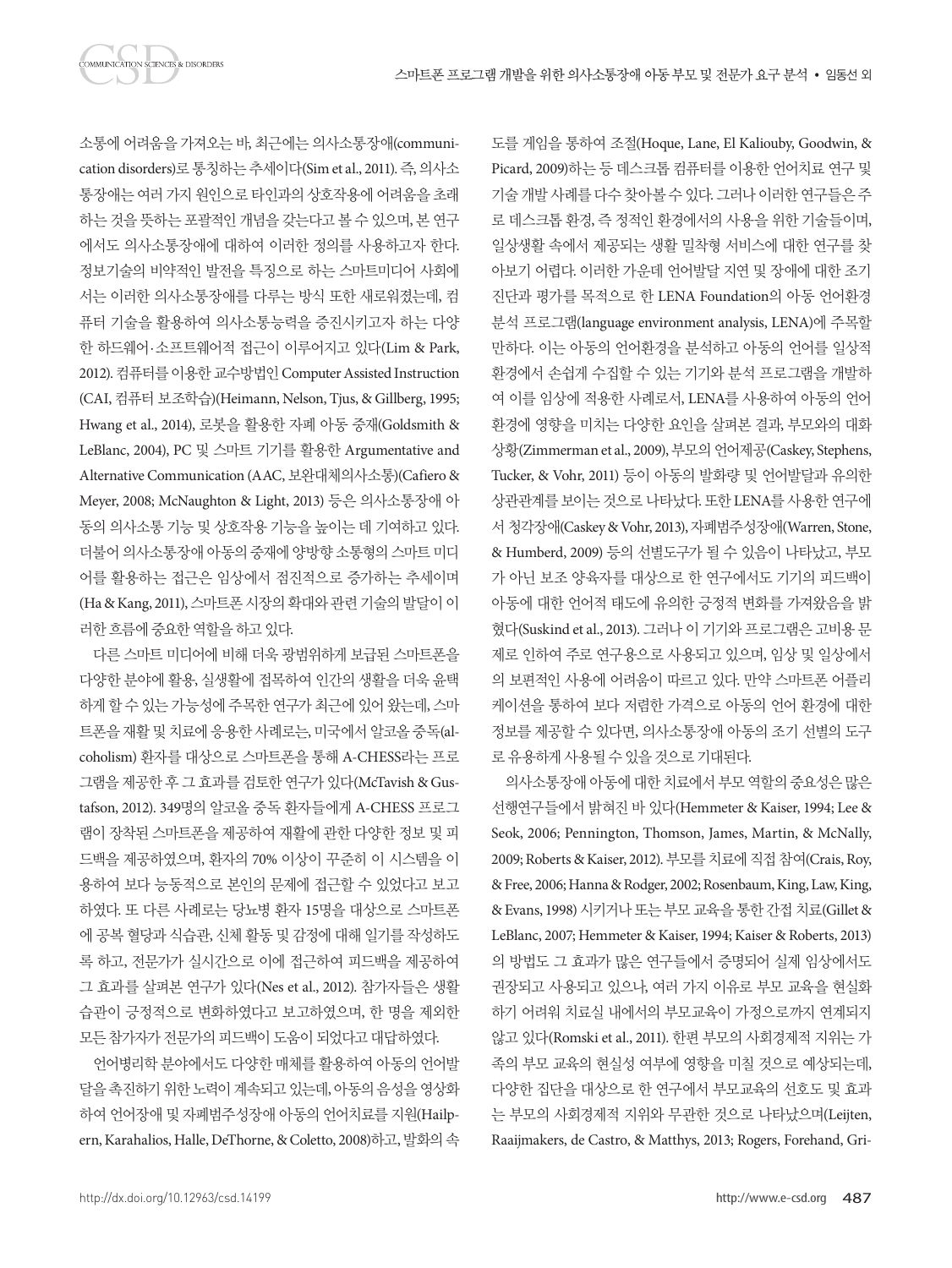

est, Wells, & McMahon, 1981; Wood & Baker, 1999), 다만 사회경 제적 지위가 낮은 경우 치료 효과의 유지가 사회경제적 지위가 높 은 집단에 비해 낮은 것으로 나타났다(Leijten et al., 2013).

취학 전 영·유아의 경우 부모를 통해 최초의 언어 학습이 이루어 지기 때문에 간접 치료 방식인 부모교육의 중요성이 더욱 강조되는 데(Reese, Sparks, & Leyva, 2010), 1;0-5;10세의 아동 대상 부모교육 프로그램에 대한 메타연구(Jung & Yim, 2011)에 의하면, 1980년부 터 2011년까지 이루어진 20개의 연구 가운데 부모교육 프로그램의 유형으로는 Hanen 프로그램을 가장 많이 사용하였으며, 그 다음 으로 부모중심중재(parent-based intervention), 중심자극중재(focused stimulation intervention)가 뒤를 이었다. 또한 메타분석 결 과 부모교육 프로그램이 아동의 언어능력 및 의사소통능력, 그리 고 부모의 상호작용 능력에 유의한 긍정적 효과를 가져온 것으로 나타났다. 따라서 의사소통장애 아동 부모교육이 아동의 언어발 달에 긍정적인 영향을 미친다는 선행연구들을 다시 지지하는 연구 결과라 할 수 있으며, 부모교육 및 언어중재에 있어서 부모의 참여 에 대한 중요성을 확인한 것에 연구의 의의가 있다고 할 수 있을 것 이다. 한편 이 연구에서는 부모교육이 일상생활에서 적용되고 있 는지를 꾸준히 확인하고 모니터링하는 과정이 필요함을 제안하였 는데, 여기에서 스마트폰의 가능성을 검토해볼 수 있다. 선행연구 에 의하면 부모교육을 스마트 미디어를 통하여 제공했을 때 부모 기술이 향상되고 아동의 문제 행동들이 줄어드는 등의 긍정적인 효과가 나타났으며(McGrath et al., 2013), 특히 저소득층 부모들에 게 유용했다(Breitenstein & Gross, 2013). 따라서 한국 사회에서 일 상생활에 깊숙이 침투한 모바일 기기인 스마트폰을 언어치료 특히 부모교육에 접목할 수 있다면, 접근성의 측면에서 최적의 조건을 갖춘도구로서활용할수있을것이다.

스마트폰이 가진 활용성과 가능성을 언어치료에 적극적으로 활 용하여 일상생활에서의 부모교육 및 의사소통장애 아동 선별 도 구로 사용할 수 있다면, 별도의 비용 없이 '일상생활 통합형 의사소 통 지원 서비스(Life-immersive Communication Care Service)'가 가능해질 것이다. 이를 위해서는 우선적으로 실수요자라 할 수 있 는 의사소통장애 아동의 부모 및 언어치료 전문가의 실제적 요구 사항에 대한 검토가 필요하다. 언어병리학 분야에서도 언어재활 서 비스를 제공하는 대상자의 요구 및 현황을 파악하여 중재의 방향 을 설정하고, 수요자 중심 중재를 제공하고자 하는 연구들이 있어 왔다. 이는 주로 설문조사의 형식으로 이루어지는데, 성인 대상자 의 경우 직접 설문조사를 실시하여 특정 중재법의 요구도에 대해 조사하기도 하며(Sutherland et al., 2014), 아동의 경우에는 간접치 료의 대상이 되는 부모를 대상으로 설문조사를 실시하여 아동의

주위환경을살펴보기도한다(Minchom, Shepherd, White, Hill, & Lund, 2003). 설문조사 연구방법은 수요자가 필요로 하는 요구와 현재의 문제점을 파악하여 이를 충족시킬 수 있는 방안을 검토하 고 앞으로의 방향을 모색할 수 있는 근거를 제공할 수 있다는 점에 서, 본 연구에서는 설문조사 연구방법론을 사용하여 의사소통장 애 아동을 양육하고 치료하는 부모 및 전문가를 대상으로 수요자 의 요구를 반영한 '모바일 기반 의사소통능력 증진 콘텐츠'의 필요 성을 고찰하고자 한다. 본 연구 결과를 바탕으로 한국적 특성을 반 영한 언어중재 도구로서의 스마트폰의 가능성을 탐색하여, 스마트 폰 기술을 언어병리학 분야에 접목하는 사회적 컴퓨팅(social computing)을 실현하는 데에 기여하고자 한다.

본 연구는 의사소통장애 아동의 부모 및 전문가 집단의 스마트 폰 활용도를 알아보고, 의사소통장애 아동의 의사소통능력 증진 을 위해 필요로 하는 스마트폰콘텐츠의 종류와 요구도를 조사하여 실시간 부모교육 및 일상생활 통합형 중재 서비스의 가능성을 모색 하는 데 목적이 있다. 이를 위한 구체적인 연구문제는 다음과 같다. 첫째, 의사소통장애 아동의 부모 및 의사소통장애 전문가의 스

마트폰활용도는어떠한가?

둘째, 의사소통장애 아동의 부모 및 의사소통장애 전문가 간 의 사소통장애 아동의 의사소통능력 증진을 위해 필요하다고 생각하 는스마트폰콘텐츠종류에차이가있는가?

셋째, 의사소통장애 아동 부모의 자녀가 가진 의사소통 어려움 의종류에따른스마트폰콘텐츠종류별요구도는어떠한가?

넷째, 의사소통장애 아동 부모의 사회경제적 지위에 따른 부모 교육요구도는어떠한가?

## 연구 방법

### 연구 대상

본 연구는 현직 언어치료사와 언어치료를 받고 있는 의사소통장 애 아동의 부모, 또는 연구 참여를 희망한 어린이집에 다니고 있는 아동 중 현재 언어치료를 받고 있는 아동을 대상으로 하였으며, 연 구 대상에 대한 정보는 Table 1에 제시하였다. 총 253부의 설문지를 배부하였으며, 198부(78.3%)의 설문지가 회수되었다. 본 연구의 대상 이 되는 아동의 연령은 선행연구(Jung & Yim, 2011; Kaiser & Roberts, 2013; Roberts & Kaiser, 2012) 결과를 참고하여 부모교육 프 로그램의 효과를 고려하여 2-5세로 하였으며, 자녀의 연령이 이에 해당되지 않는 부모의 설문지와 불충분하게 작성된 설문지는 분석 에서 제외함에 따라 총 189부(74.7%)의 설문지가 본 연구의 분석 자료가 되었다. 요건이 충족된 연구 대상자는 의사소통장애 전문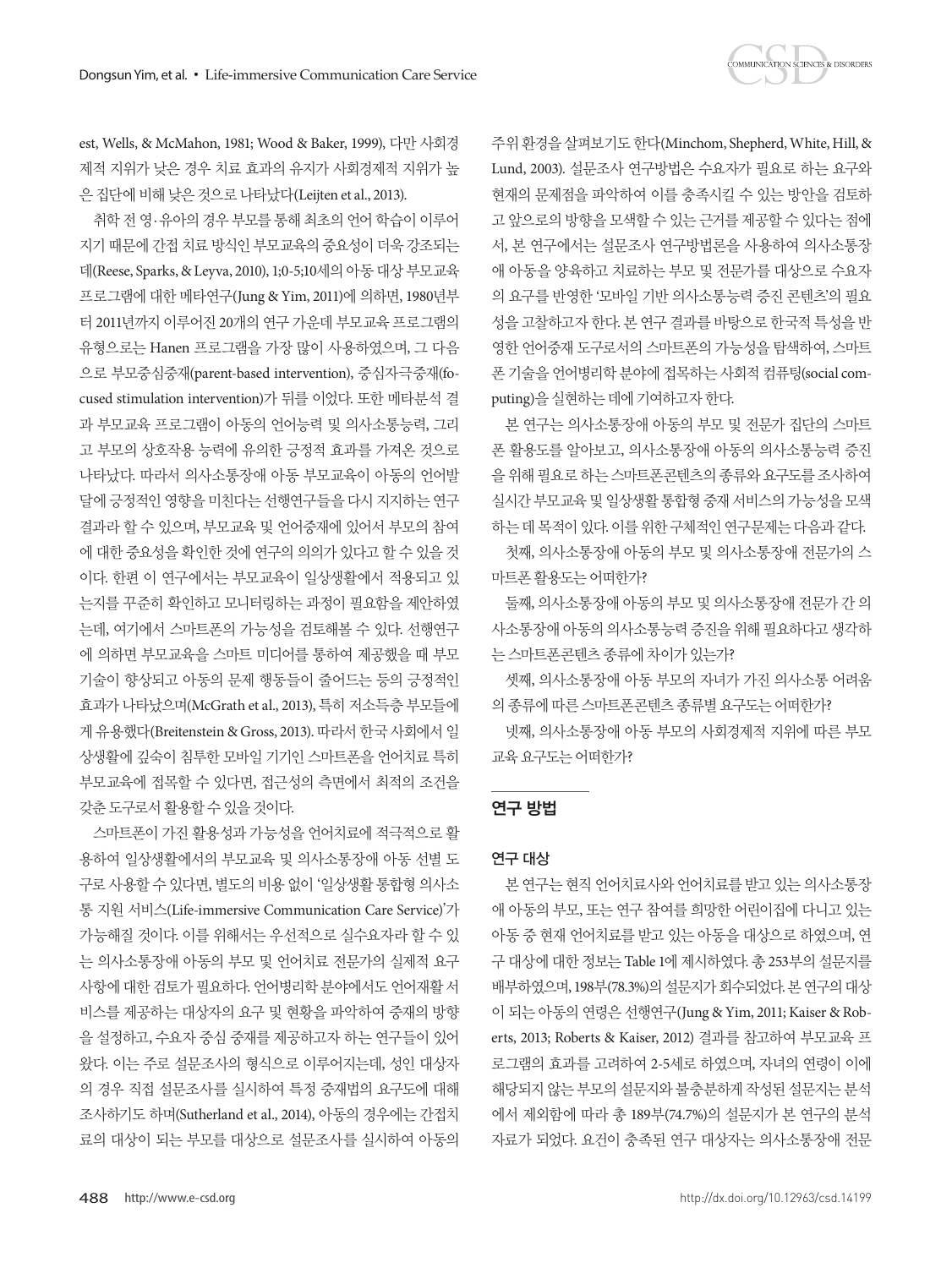

| Classification     | Frequency (%)       |                           |                      |
|--------------------|---------------------|---------------------------|----------------------|
| $SLPs (N = 93)$    | Gender              | Male<br>Female            | 4(4.3)<br>89 (95.7)  |
|                    | Certification       | 1st degree SLP            | 38(40.9)             |
|                    |                     | 2nd degree SLP            | 52(55.8)             |
|                    |                     | No Response or others     | 3(3.3)               |
|                    | Place of work       | Seoul                     | 47 (50.5)            |
|                    |                     | Gyeonggi-do               | 31(33.3)             |
|                    |                     | Incheon                   | 1(1.1)               |
|                    |                     | Chungcheong-do<br>Deajeon | 3(3.2)<br>8(8.6)     |
|                    |                     | Gyeongsang-do             | 1(1.1)               |
|                    |                     | <b>Busan</b>              | 2(2.2)               |
| Parents $(N = 96)$ | Relationship with a | Father                    | 4(4.2)               |
|                    | child               | Mother                    | 91 (94.8)            |
|                    |                     | Others                    | 1(1.0)               |
|                    | Age (yr)            | <30                       | 3(3.1)               |
|                    |                     | 30-34                     | 32(33.3)             |
|                    |                     | 35-39                     | 41 (42.7)            |
|                    |                     | $\geq 40$                 | 20(20.8)             |
|                    | Sex of a child      | Male                      | 73 (76.0)            |
|                    |                     | Female<br>$\overline{2}$  | 23(24.0)             |
|                    | Age of a child (yr) | 3                         | 10(10.4)<br>31(32.3) |
|                    |                     | 4                         | 30(31.3)             |
|                    |                     | 5                         | 18 (18.8)            |
|                    | Disorder types of a | ID                        | 14 (14.7)            |
|                    | child (multiple     | PD/CP                     | 12 (12.6)            |
|                    | responses)          | <b>ASD</b>                | 15(15.8)             |
|                    |                     | HI                        | 10(10.5)             |
|                    |                     | $\mathbf{L}$              | 63 (66.3)            |
|                    |                     | FD                        | 1(1.1)               |
|                    |                     | AD/PD                     | 7(7.4)               |
|                    |                     | <b>Others</b>             | 5(5.3)               |

SLP= speech language pathologist; ID = intellectual disorders; PD/CP = physical disabilities or cerebral palsy; ASD = autism spectrum disorders; HI = hearing impairment; LI= language impairment; FD= fluency disorders; AD/PD= articulation disorders or phonological disorders.

가 93명, 의사소통장애 아동의 부모 96명으로, 두 집단 모두 여성의 비율이높았다(전문가 95.7%, 부모 93.8%). 부모의경우 96명중 91명 (94.8%)이 어머니였으며, 4명은 아버지, 1명은 할머니였다. 의사소통 에 어려움을 가진 자녀의 성별은 남자(76.0%)가 여자(24.0%)보다 많았으며, 연령은 3세(32.3%), 4세(31.3%), 5세(18.8%), 2세(10.4%) 순 이었다. 자녀의 의사소통장애 유형은 국립특수교육원(Korea National Institute for Special Education, 2011)에서 발행한 '2011 특수 교육실태조사'및선행연구(Hong, 2013; Hwang & Choi, 2012; Lee, Kang, & Kim, 2013)를 참고하여 분류하였다. 기술통계 결과 언어 발달지연 및 지체(66.3%)가 가장 많았고, 자폐범주성장애(15.8%) 와 지적장애(14.7%)가 그 뒤를 이었다. 본 연구에 참여한 의사소통 장애 전문가의 평균 연령은 31.56세(SD=7.351)였으며, 임상 경력 은 2014년 3월 1일 기준 6년 2개월(SD=5년 11개월)로 2개월부터 30년까지다양하게나타났다.

## 연구 도구

설문지는 언어치료 전문가용 설문지와 의사소통장애 아동의 부 모용 설문지 두 가지로 제작되었으며, 각각 (1) 스마트폰의 활용도(7 문항), (2) 의사소통능력 증진을 위한 스마트폰 어플리케이션 콘텐 츠 요구도(22문항), (3) 연구대상자 배경 정보(전문가용 12문항, 부 모용 48문항)를 묻는 세 영역으로 구성하였다. 응답 항목은 주로 선다형과 5점 척도형으로 설계하였으며, 응답자 사생활 침해 정도 가적은자기기입식(Heo, 2012)으로설문조사를시행하였다.

선행연구 및 기존의 검사도구에 수록된 의사소통기능 문항, 통 계청 자료를 참고하여 1차로 설계한 설문지는 언어병리학과 교수 1 인과 1급 언어치료사 1인에게 내용의 타당성과 문항의 적절성을 검 증받았으며, 초안을 현재 언어치료를 받고 있는 3세 아동의 어머니 1인에게 사전 테스트를 실시하여 이를 토대로 설문지 구성을 개선 하고 어구를 다듬는 작업을 거쳤다. 언어치료사 2인과 부모 2인에 대한 사전 테스트 결과 최종적으로 완성된 설문지 작성에 소요되 는 시간은 전문가용은 약 5-10분, 부모용은 약 10-15분인 것으로 나 타났다. 본 연구에 사용된 전문가용 설문지와 부모용 설문지의 공 통문항중일부를 Appendix에제시하였다.

### 전문가용 설문지

언어치료 전문가용 설문지와 의사소통장애 아동의 부모용 설문 지는 (1) 스마트폰의 활용도와, (2) 의사소통능력 증진을 위한 스마 트폰 어플리케이션 콘텐츠요구도를 묻는 영역에 대해 동일한 설문 내용에 응답하도록 제작되었다. (1) 스마트폰의 활용도를 조사하는 영역은 방송통신위원회(Korea Communications Commission, 2013)의 '2012년 하반기 스마트폰 이용실태 조사'를 참고하여 설문 조사 대상자의 현재 스마트폰 이용 실태를 조사하기 위한 문항들 로 구성하였다. (2) 의사소통능력 증진을 위한 스마트폰 어플리케 이션 콘텐츠요구도에 대한 영역은 스마트폰 어플리케이션 중에서 특히 아동의 의사소통능력 증진을 위한 어플리케이션 사용 경험 에 대한 문항과, 스마트폰 어플리케이션 콘텐츠의 종류별로 조사 대상자가 필요 정도를 평가하는 문항으로 구성하였다. 의사소통기 능 증진을 위한 스마트폰 어플리케이션으로는 설문 문항에서 아동 용 멀티미디어(동영상, 동화 및 동요, 게임 등), 부모 교육(아동의 발 달 연령에 맞는 강의 동영상 및 사례에 대한 자료, 아동과의 의사소 통 시 올바른 대응 방법과 부모의 역할에 대한 조언 및 피드백 등 제공), 의사소통 보조 수단(그림 및 글자판 또는 말소리 출력기 등 을 통하여 아동의 의사소통 의도를 대신해주거나 돕는 어플리케이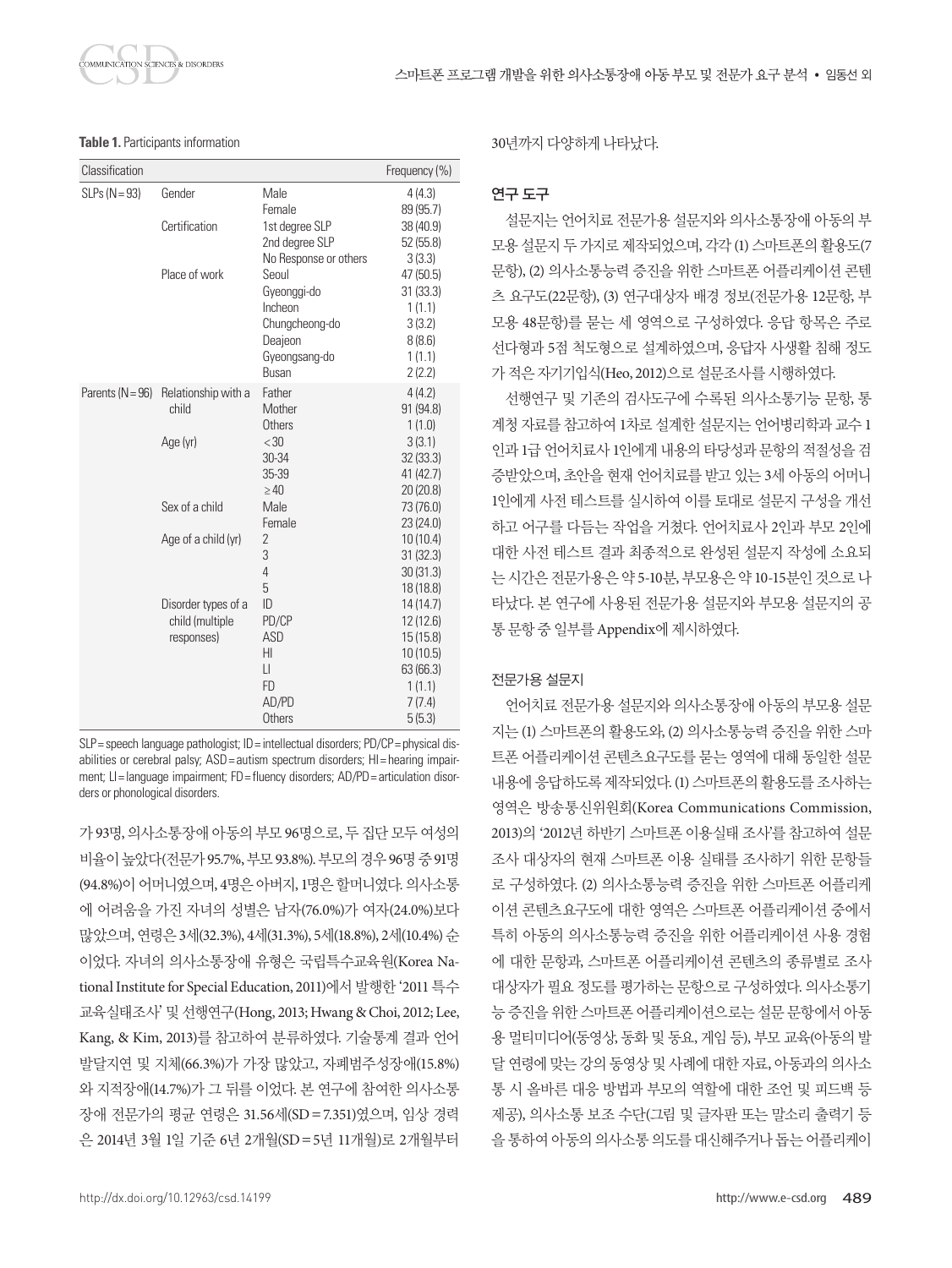

션등)으로보기를제시하였으며, 이외의콘텐츠에대해서는'기타' 의 항목을 두어 설문조사 대상자가 자유롭게 기입할 수 있도록 하 였다. 스마트폰 어플리케이션 콘텐츠 종류별 필요성을 묻는 항목 은 총 11개로, 발화의 양적인 정보(4문항)와 화용적 정보(3문항), 그 리고 부모교육 콘텐츠(4문항) 3개 범주로 구성되었으며, 각 문항은 '전혀 필요없다'부터 '매우 필요하다'까지 5점 척도로 제시되었다. 이중발화의양적인정보에대한항목은선행연구(Theimann-Bourque, Warren, Brady, Gilkerson, & Richards, 2014)에서 사용된 영 유아 언어측정 도구(LENA)의 측정 항목을, 발화의 화용적 정보에 대한 항목은 영유아의 대화기술에 대한 선행연구(Lee & Lee, 2013) 에서 자료 수집 시 측정한 항목을, 부모교육에 대한 항목은 Jung과 Yim (2011)의 메타연구 결과를 참고하여 구성하였다. 마지막으로 (3) 배경정보에 대한 영역에서는 언어치료사의 인구사회학적 정보 및근무환경을조사하였다.

### 부모용 설문지

의사소통장애 아동의 부모용 설문지는 (1) 스마트폰의 활용도와, (2) 의사소통능력 증진을 위한 스마트폰 어플리케이션 콘텐츠요구 도에 대한 영역은 전문가용 설문지와 동일하며, (3) 배경정보 영역 은 다르게 구성하였다. 아동의 장애유형과 아동과의 관계 등 기본 정보(8문항)와 치료기관에서의 부모교육과 관련한 문항(3문항), 그리고 자녀의 의사소통 문제에 대한 항목(37문항)으로 구성되었 으며, 학력 및 직업, 소득 등 사회경제적 속성은 응답자의 과민반응 을 방지하기 위하여 설문지의 제일 마지막에 삽입하였다. 이 중 부 모가 인식한 자녀의 의사소통 문제의 내용을 묻는 항목 37문항은 선행연구(Lee et al., 2013)에서 사용한 33개 문항에 영역 간 비율을 고려하여 선행연구(Lee & Lee, 2013)를 참고한 담화(대화) 영역 4문 항을 추가, 문항제시 순서 등을 수정하여 구성하였다. 해당 항목은 최종적으로 언어영역 11문항, 담화(대화)영역 9문항, 의사소통기능 9문항, 비언어적 의사소통영역 8문항으로 구성되었으며, 각 문항은 '전혀 그렇지 않다'부터 '항상 그렇다'까지 5점 척도로 제시되었다. 본 항목의 신뢰도는 Cronbach's alpha=.817로, 문항 간 내적 신뢰 도는높은것으로나타났다.

### 연구 절차

본 연구는 2014년 3월 말부터 4월 초에 걸쳐 서울 및 경기, 인천, 대전, 충청도, 부산, 제주도 소재 기관에 근무하는 언어치료사 및 기관 담당자에게 전화 또는 구두로 연구의 목적 및 내용에 대해 설 명하고, 설문조사 연구 참여에 동의한 언어치료사 및 기관을 대상 으로 설문지를 배부하였다. 의사소통장애 아동의 부모는 기관발 송 또는 해당 기관에서 언어치료사의 소개로 연구원이 직접 대면 하여 연구에 대해 설명한 후 설문지를 작성하도록 하거나, 해당 언 어치료사에게 협조를 요청하여 연구에 대한 설명문을 첨부한 부모 용 설문지를 배부하였다. 지리적 요건으로 인하여 직접 대면 설문 조사가 어려운 경우 연구 참여에 동의한 언어치료사 및 기관을 대 상으로 회신용 봉투를 동봉하여 설문지를 발송하거나 온라인을 통하여 설문조사를 실시하였다. 작성된 설문지는 연구원이 직접 방문하여수거하거나전화로요청하여회수율을높이고자하였다.

#### 자료 처리

본 연구에서 수집된 자료의 분석을 위하여 IBM SPSS Statistics version 19 (SPSS Inc., Chicago, IL, USA)을 이용하였다. 조사 대상 자의 기본정보 및 각 설문 문항에 대한 응답에 대하여 빈도와 백분 율을 함께 산출하였다. 조사 대상자 및 범주 간 응답 차이를 분석하 기 위하여 카이제곱(chi-square) 검정과 분산분석(ANOVA)을 실 시하였으며, 부모의 사회경제적 특징과 부모교육 요구도 간 관련성 을검토하기위하여 Pearson 상관분석을실시하였다.

# 연구 결과

#### 의사소통장애 아동의 부모 및 전문가의 스마트폰 활용 현황

의사소통장애 아동의 부모 및 전문가 189명을 대상으로 하루 평 균 스마트폰 이용 시간을 조사한 결과 평균 217.44분(SD=214.170) 으로, 응답자들은 하루에 약 3.6시간 동안 스마트폰을 이용하는 것 으로 나타났다. 이는 2012년 방송통신위원회와 한국인터넷진흥원 에서 12-59세 남녀 4,000명을 대상으로 실시한 설문조사 결과인 하 루 평균 3.4시간과 큰 차이가 없었다. 스마트폰을 통해 주로 이용하 는 기능 가운데 응답자들이 1순위로 꼽은 것은 문자메시지 및 SNS (43.4%), 무선인터넷 및 어플리케이션(32.8%), 음성 및 영상통화 (23.8%) 순으로 나타나, 응답자들은 스마트폰을 기존의 휴대 전화 가 가졌던 통화 기능보다는 텍스트 형식의 의사소통 수단 또는 무 선인터넷 및 스마트폰에서 제공하는 응용 프로그램 실행을 목적으 로더욱많이사용하는것으로조사되었다.

아동의 의사소통능력 증진을 위한 스마트폰 어플리케이션 사용 경험을 묻는 질문에 의사소통장애 아동의 부모는 52.1% (50/96), 전문가는 67.7% (63/93)가 '있다'고 대답하였으며, 카이제곱검정 결 과 집단 간 차이가 유의한 것으로 나타났다(χ<sup>2</sup>(1)=4.818, *p*<.05). 즉, 전문가 집단의 사용 경험이 부모 집단보다 통계적으로 유의하 게 높았다. 해당 어플리케이션이 아동의 의사소통능력 증진에 어 느 정도 영향을 미쳤는지에 대해서 전문가는 '다소 도움이 되었다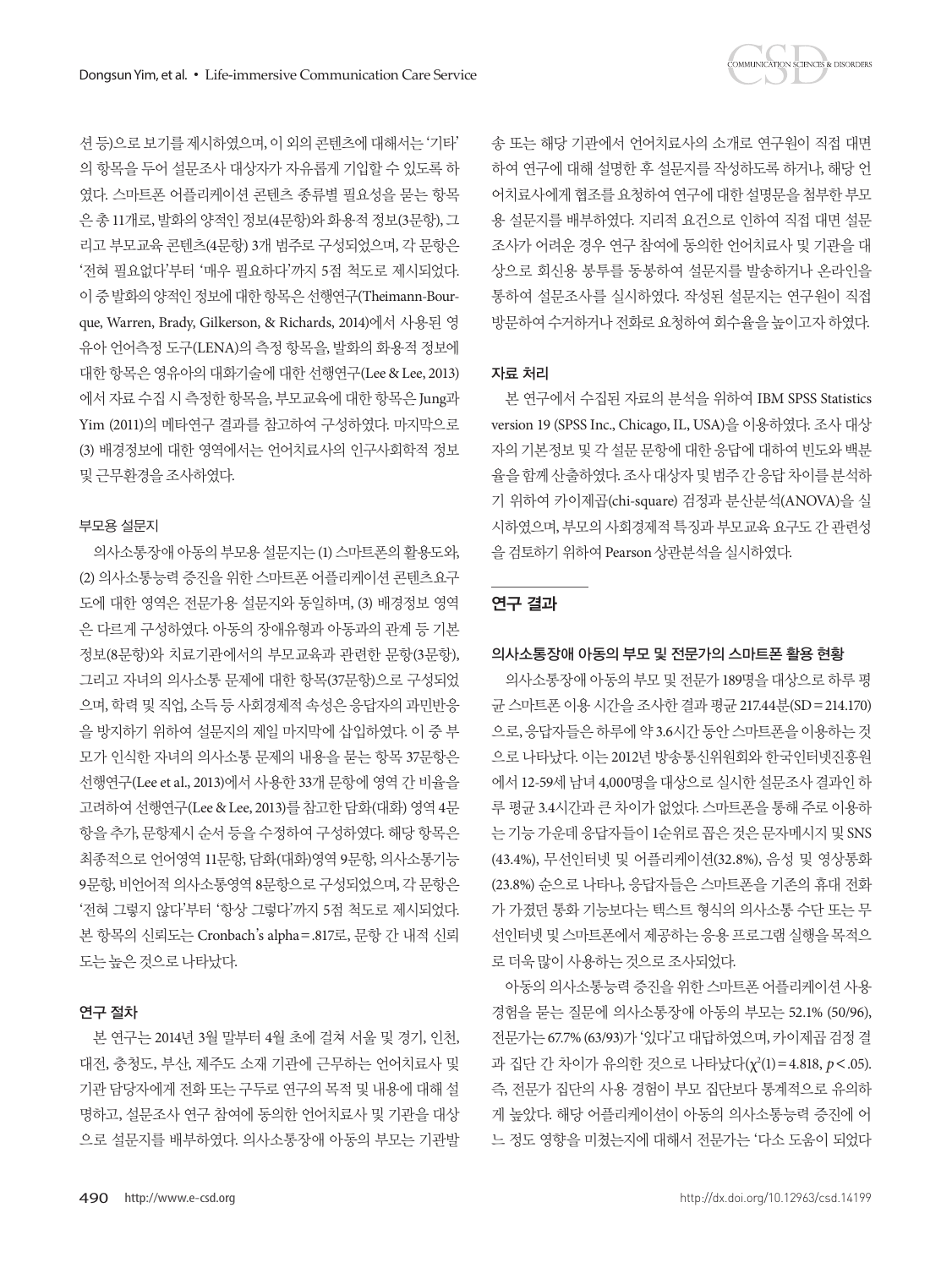(49.2%)', '많은 도움이 되었다(6.3%)'는 응답이 과반수를 차지하였 으나, 부모의 경우 '큰 영향이 없었다(16.0%)'와 '영향이 미비하다 (46.0%)'는 의견이 과반수로 나타났다. 한편 두 집단 모두 대상자의 연령에 따른 아동의 의사소통능력 증진을 위한 스마트폰 어플리케 이션사용경험은유의한차이가없는것으로나타났다.

아동의 의사소통능력 증진을 위한 스마트폰 어플리케이션 사용 경험이 있는 응답자에게 해당 어플리케이션의 종류를 조사하였다 (복수응답 허용). 부모가 사용한 의사소통능력 증진 어플리케이션

**Table 2.** Response for the needs of contents to improve communication skills

|                                                                                                                                    | Frequency (%)              |                             |                                     |                                     |                                     |                            |
|------------------------------------------------------------------------------------------------------------------------------------|----------------------------|-----------------------------|-------------------------------------|-------------------------------------|-------------------------------------|----------------------------|
|                                                                                                                                    | Strongly not<br>necessary  | Not<br>necessary            | Neutral                             | Necessary                           | Strongly<br>necessary               | No<br>response             |
| 1. Quantitative information on children's utterances<br>Parents $(N = 96)$<br>$SLPs (N = 93)$<br>Total ( $N = 189$ )               | 0(0)<br>2(2.2)<br>2(1.1)   | 2(2.1)<br>5(5.4)<br>7(3.7)  | 28 (29.2)<br>23 (24.7)<br>51(27.0)  | 43 (44.8)<br>48 (51.6)<br>91(48.1)  | 22(22.9)<br>14(15.1)<br>36 (19.0)   | 1(1.0)<br>1(1.1)<br>2(1.1) |
| 2. Quantitative information on conversational partners' utterances<br>Parents $(N = 96)$<br>$SLPs (N = 93)$<br>Total ( $N = 189$ ) | 0(0)<br>2(2.2)<br>2(1.1)   | 1(1.0)<br>8(8.6)<br>9(4.8)  | 24(25.0)<br>23(24.7)<br>47 (24.9)   | 45 (46.9)<br>48 (51.6)<br>93 (49.2) | 25(26.0)<br>11(11.8)<br>36 (19.0)   | 1(1.0)<br>1(1.1)<br>2(1.1) |
| 3. Conversational Speed in partners' utterances<br>Parents $(N = 96)$<br>$SLPs (N = 93)$<br>Total $(N = 189)$                      | 0(0)<br>1(1.1)<br>1(0.5)   | 5(5.2)<br>6(6,5)<br>11(5.8) | 31(32.3)<br>26 (2.80)<br>57(30.2)   | 39 (40.6)<br>48 (51.6)<br>87 (46.0) | 19 (19.8)<br>12 (12.9)<br>31(16.4)  | 2(2.1)<br>0(0)<br>2(1.1)   |
| 4. The number of initiation in children's utterances<br>Parents $(N = 96)$<br>$SLPs (N = 93)$<br>Total ( $N = 189$ )               | 0(0)<br>1(1.1)<br>1(0.5)   | 6(6.3)<br>4(4.3)<br>10(5.3) | 28 (29.2)<br>25(26.9)<br>53 (28.0)  | 38 (39.6)<br>47 (50.5)<br>85 (45.0) | 23(24.0)<br>16 (17.2)<br>39 (20.6)  | 1(1.0)<br>0(0)<br>1(0.5)   |
| 5. The number of response in children's utterances<br>Parents $(N = 96)$<br>$SLPs (N = 93)$<br>Total $(N = 189)$                   | 0(0)<br>1(1.1)<br>1(0.5)   | 6(6.3)<br>4(4.3)<br>10(5.3) | 23 (24.0)<br>21(22.6)<br>44 (23.3)  | 46 (47.9)<br>50(53.8)<br>96 (50.8)  | 19 (19.8)<br>17(18.3)<br>36 (19.0)  | 2(2.1)<br>0(0)<br>2(1.1)   |
| 6. The number of turn-taking in children's conversation<br>Parents $(N = 96)$<br>$SLPs (N = 93)$<br>Total ( $N = 189$ )            | 1(1.0)<br>1(1.1)<br>2(1.1) | 7(7.3)<br>7(7.5)<br>14(7.4) | 24(25.0)<br>25 (26.9)<br>49 (25.9)  | 33 (34.4)<br>36 (38.7)<br>69 (36.5) | 28 (29.2)<br>23 (24.7)<br>51(27.0)  | 3(3.1)<br>1(1.1)<br>4(2.1) |
| 7. Information about smooth interactions<br>Parents $(N = 96)$<br>$SLPs (N = 93)$<br>Total ( $N = 189$ )                           | 0(0)<br>1(1.1)<br>1(0.5)   | 6(6.3)<br>5(5.4)<br>11(5.8) | 33(34.4)<br>23 (24.7)<br>56 (29.6)  | 35(36.5)<br>45 (48.4)<br>80 (42.3)  | 19 (19.8)<br>19 (20.4)<br>38 (20.2) | 3(3.1)<br>0(0)<br>3(1.6)   |
| 8. Immediate feedback for conversation partners<br>Parents ( $N = 96$ )<br>$SLPs (N = 93)$<br>Total ( $N = 189$ )                  | 0(0)<br>3(3.2)<br>3(1.6)   | 3(3.1)<br>4(4.3)<br>7(3.7)  | 21(21.9)<br>16(17.2)<br>37(19.6)    | 33 (34.4)<br>43 (46.2)<br>76 (40.2) | 37(38.5)<br>27 (29.0)<br>64 (33.9)  | 2(2.1)<br>0(0)<br>2(1.1)   |
| 9. Materials about theory and/or techniques<br>Parents ( $N = 96$ )<br>$SLPs (N = 93)$<br>Total ( $N = 189$ )                      | 0(0)<br>1(1.1)<br>1(0.5)   | 1(1.0)<br>6(6.5)<br>7(3.7)  | 24 (25.0)<br>19 (20.4)<br>43 (22.8) | 42 (43.8)<br>47 (50.5)<br>89 (47.1) | 27(28.1)<br>20(21.5)<br>47 (24.9)   | 2(2.1)<br>0(0)<br>2(1.1)   |
| 10. Lectures from professionals<br>Parents $(N = 96)$<br>$SLPs (N = 93)$<br>Total ( $N = 189$ )                                    | 0(0)<br>1(1.1)<br>1(0.5)   | 1(1.0)<br>6(6.5)<br>7(3.7)  | 24 (25.0)<br>19 (20.4)<br>43 (22.8) | 42 (43.8)<br>47 (50.5)<br>89 (47.1) | 27(28.1)<br>20(21.5)<br>47 (24.9)   | 2(2.1)<br>0(0)<br>2(1.1)   |
| 11. Demonstrations by professionals<br>Parents ( $N = 96$ )<br>$SLPs (N = 93)$<br>Total ( $N = 189$ )                              | 0(0)<br>2(2.2)<br>2(1.1)   | 3(3.1)<br>6(6.5)<br>9(4.8)  | 18 (18.8)<br>25(26,9)<br>43 (22.8)  | 39 (40.6)<br>34(36.6)<br>73 (38.6)  | 34 (36.5)<br>26 (28.0)<br>61(32.3)  | 1(1.0)<br>0(0)<br>1(0.5)   |

Values are presented as mean (SD).

SLP= speech language pathologist.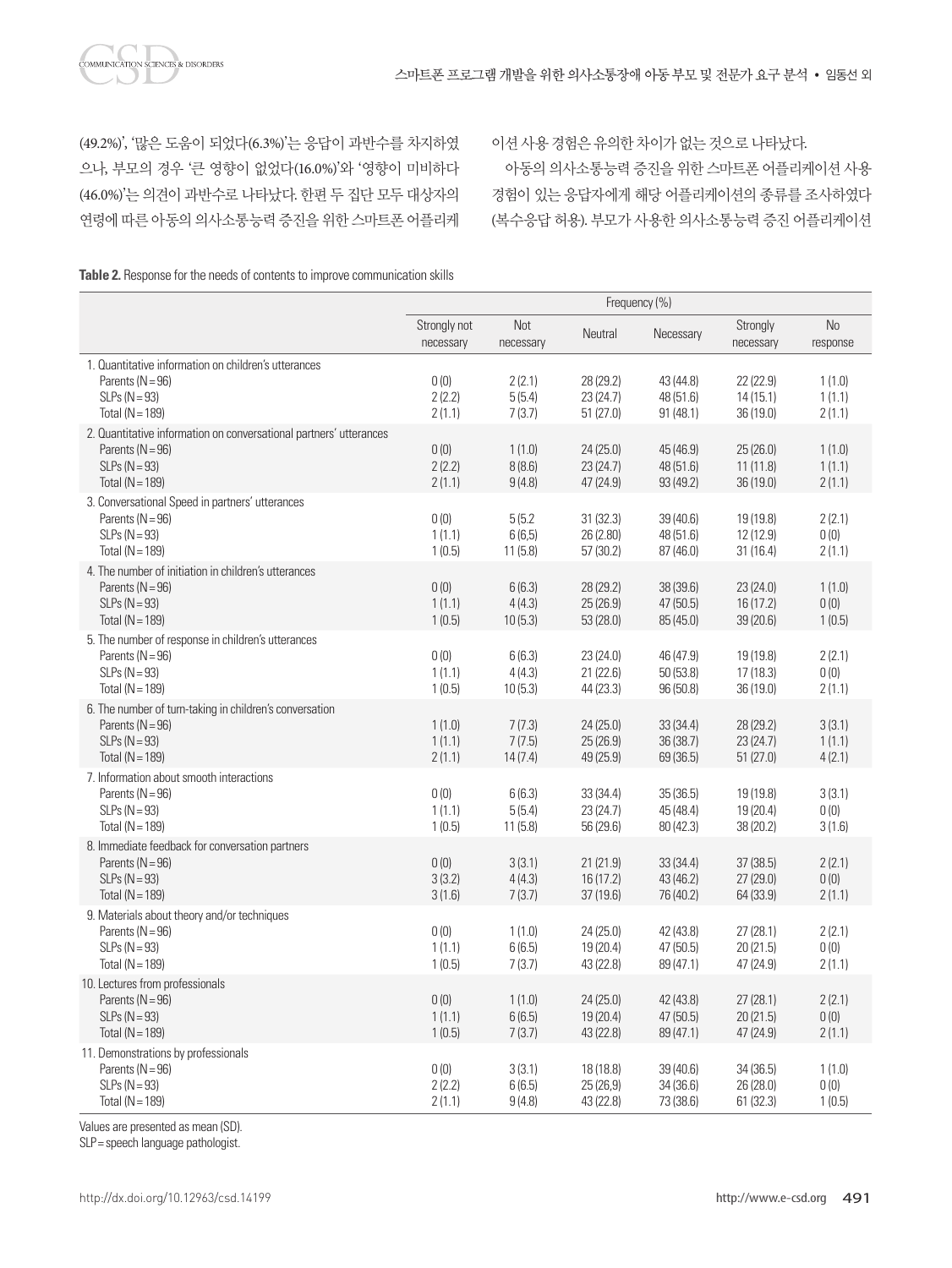은 아동용 멀티미디어(93.9%), 의사소통 보조 수단(22.4%), 부모교 육(20.4%) 순으로 나타났고, 전문가는 아동용 멀티미디어(88.9%), 의사소통 보조수단(46.0%), 부모교육(7.9%) 순으로 나타났다. 두 집단 모두 주로 의사소통장애 아동에게 동영상 및 동화·동요, 게 임 등의 멀티미디어를 보여주는 기능의 스마트폰 어플리케이션을 이용하는 것으로 조사되었다. 또한 각 항목별로 집단 간 차이를 카 이제곱 검정으로 비교한 결과 의사소통 보조수단에서 유의한 차 이를 보여(χ2 (1)=7.040, *p*<.05), 전문가 집단이 부모에 비해 의사소 통 보조수단으로서 스마트폰 어플리케이션을 유의하게 많이 사용 하는것으로나타났다.

# 의사소통장애 아동의 부모 및 전문가 간의 의사소통능력 증진 스마트폰콘텐츠 요구도

의사소통능력 증진을 위한 스마트폰 어플리케이션 콘텐츠 11개 종류에 대한 요구도를 Table 2에 제시하였다. 콘텐츠의 필요성에 대 해 긍정적인 답변(필요하다, 매우 필요하다)을 한 응답자를 기준으 로 살펴보면 부모 집단(73%)과 전문가 집단(70%) 모두 공통적으로 전문가의 시범에 대한 요구도가 높았으며, 부모 집단은 의사소통 상황에서 아동의 대화 상대자의 발화에 대한 양적인 정보를 제공 하는 콘텐츠(70%)와 대화 상대자에게 실시간 피드백을 제공하는 콘텐츠(70%)가 후순위로 나타났고, 전문가 집단은 대화 상대방에 게 실시간 피드백을 제공하는 콘텐츠(70%)에 이어 아동의 반응 횟 수에 대한 정보(67%)와 전문가의 강의(67%) 및 이론 및 기술에 대 한 자료(67%)에 대한 요구도가 높게 나타났다. 본 문항은 발화의 양 적 정보에 대한 항목(1, 2, 3, 7)과 발화의 화용적 정보에 대한 항목 (4, 5, 6), 그리고 부모교육 콘텐츠에 대한 항목(8, 9, 10, 11)의 세 가 지 범주로 분류할 수 있는데, 두 집단 모두 부모교육 콘텐츠에 대한 요구도가높게나타났다.

의사소통능력 증진을 위한 스마트폰 어플리케이션 콘텐츠 종류 별 요구도의 집단 간 차이는 Fisher의 정확한 검정 결과 '의사소통 상황에서 아동의 대화 상대자(부모 등)의 발화에 대한 양적인 정보 를 제공하는 콘텐츠'에서만 유의하게 나타났다(*p*<.05). 이 문항에 대해 전문가는 '필요하다(51.6%)'와 '매우 필요하다(11.8%)'의 긍정 적 답변이 63.4% (59/93)로 나타났으며, 부모는 '필요하다(46.5%)'와 '매우 필요하다(26.0%)'의 답변이 72.9% (70/96)로 나타났다. 즉 아 동과 대화할 때 아동의 대화 상대자로서의 부모는 본인 발화의 양, 발화 유지 시간 등에 대한 정보를 필요로 하였다. 따라서 부모 자신 의발화조절필요성을인식하고있음을확인할수있다.

앞서 언급한 바와 같이 본 문항은 발화의 양적 정보에 대한 항목 (범주 1), 발화의 화용적 정보에 대한 항목(범주 2), 부모교육 콘텐

**Table 3.** Desired categories needs for a smartphone application to improve communication skills (five-point scale with a maximum score of 5)

|             | Quantitative informa-<br>tion on utterances | tion on utterances | Pragmatic informa- Education contents<br>for parents |
|-------------|---------------------------------------------|--------------------|------------------------------------------------------|
| Parents     | 3.419(.618)                                 | 3.757(.905)        | 4.081 (.839)                                         |
| <b>SLPs</b> | 3.159(.522)                                 | 3.817(0.775)       | 3.954 (.750)                                         |
| Total       | 3.291(.586)                                 | 3.787 (.842)       | 4.018 (.797)                                         |
|             |                                             |                    |                                                      |

Values are presented as mean (SD).

츠에 대한 항목(범주3)의 세 개 범주로 나눌 수 있다. 각 범주별 5점 척도의 평균값은 Table 3에 제시하였다. 각 범주별로 집단 간 차이 를 분석한 결과 범주1에서만 유의한 차이가 나타나(F(1, 187) = 9.695, *p*<.005), 발화의 양적 정보에 대한 콘텐츠 요구도가 전문가 집단에 비해부모집단에서유의하게높은것으로나타났다.

응답자들의요구도가각범주간차이가있는지검증한결과, 전체 집단에서 3개 범주 간 차이가 유의하였다[*F*(2, 374)=92.552, *p*<.001]. 이에 대해 Bonferroni 사후검정을 실시한 결과 3개 범주 각각의 차 이가 모두 유의한 것으로 나타났다(*p*<.005). 즉, 의사소통증진을 위한 스마트폰 어플리케이션 콘텐츠에 대한 요구도는 부모교육 콘 텐츠가 가장 높고, 발화의 화용적 정보와 발화의 양적 정보 순인 것 으로 나타났다. 또한 집단과 범주 간 이차상호작용이 유의한 것으 로 나타나, 이에 대한 사후검정으로 MMATRIX와 LMATRIX를 사용한 상호작용 대비검정을 실시하였다. 그 결과 범주 2 (발화의 화용적 정보)와 범주 3 (부모교육 콘텐츠)에서의 그룹 간 차이는 유 의하지 않았으나, 범주 1 (발화의 양적 정보)에서의 그룹 간 차이는 유의한 것으로 나타났다[*F*(1, 187)=15.038, *p*<.001]. 즉, 상호작용 효 과가 유의하였던 것은 발화의 양적 정보 콘텐츠에 대한 요구도가 전문가에비해부모가유의하게높은것에서기인한것으로보인다.

# 의사소통장애의 유형에 따른 의사소통능력 증진 스마트폰콘텐츠 요구도

부모가 인식한 자녀의 의사소통의 어려움에 대한 정보는 Table 4 및 Figure 1과 같다. 부모가 인식한 자녀의 의사소통 어려움이 언어 영역에서 나타나는 경우(언어 영역 평균>3) 필요로 하는 의사소통 능력 증진 스마트폰콘텐츠는 전문가의 시범(M=4.35, SD=1.01), 전문가의 강의(M=4.16, SD=1.05), 그리고 대화 상대자의 발화에 대한 양적인 정보(M=4.08, SD=.70) 순으로 나타났으며, 담화·대 화 영역인 경우(담화·대화 영역 평균>3) 전문가의 시범(M=4.18, SD=1.08), 전문가의 강의(M=4.00, SD=.94), 부모에게 실시간 피 드백 제공(M=3.87, SD=1.11) 순으로 나타났다. 또한 자녀의 의사 소통 어려움의 영역이 의사소통기능인 경우(의사소통기능 영역 평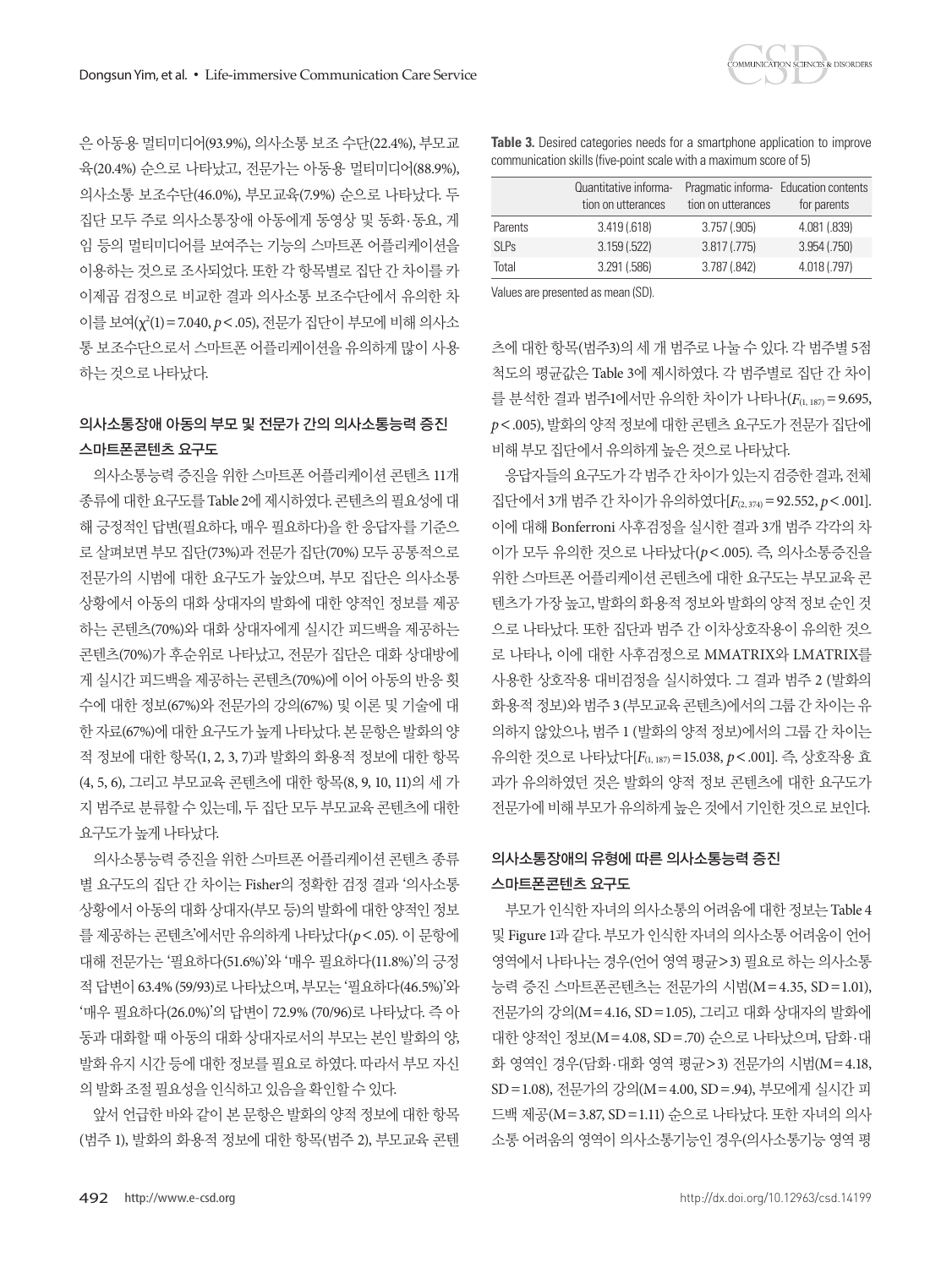**Table 4.** Needs for a smartphone application based on types of children's communication difficulties

|                                                                 | Sections of communication difficulties |                                 |                                    |                                           |  |  |
|-----------------------------------------------------------------|----------------------------------------|---------------------------------|------------------------------------|-------------------------------------------|--|--|
|                                                                 | Language<br>$(N = 49)$                 | <b>Discourses</b><br>$(N = 62)$ | Communicative skills<br>$(N = 37)$ | Nonlinguistic communication<br>$(N = 64)$ |  |  |
| Quantitative information on children's utterances               | 3.98(0.78)                             | 3.71(.88)                       | 3.70(.909)                         | 3.75(.91)                                 |  |  |
| Quantitative information on conversational partners' utterances | 4.08(.70)                              | 3.82(.86)                       | 3.81(.920)                         | 3.88(.88)                                 |  |  |
| Conversational speed in partners' utterances                    | 3.73(1.00)                             | 3.56(1.05)                      | $3.62$ (.907)                      | 3.61(1.09)                                |  |  |
| The number of initiation in children's utterance                | 3.78(.94)                              | 3.85(.94)                       | 3.70(.888)                         | 3.77(1.00)                                |  |  |
| The number of response in children's utterances                 | 3.69(1.00)                             | 3.69(1.02)                      | $3.62$ $(.902)$                    | 3.66(1.07)                                |  |  |
| The number of turn-taking in children's conversation            | 3.69(1.29)                             | 3.60(1.26)                      | 3.46(1.087)                        | 3.69(1.26)                                |  |  |
| Information about smooth interactions                           | 3.61(1.19)                             | 3.42(1.15)                      | 3.46(.985)                         | 3.61(1.15)                                |  |  |
| Immediate feedback for conversation partners                    | 4.04(1.06)                             | 3.87(1.11)                      | 3.73(1.000)                        | 4.06(1.08)                                |  |  |
| Materials about theory and/or techniques                        | 3.82(.93)                              | 3.74(0.97)                      | 3.78(.913)                         | 3.91(1.02)                                |  |  |
| Lectures from professionals                                     | 4.16(1.05)                             | 4.00(.94)                       | 3.89(.961)                         | 4.14(.96)                                 |  |  |
| Demonstrations by professionals                                 | 4.35(1.01)                             | 4.18(1.08)                      | 4.05(.952)                         | 4.31(1.07)                                |  |  |

Values are presented as mean (SD).

**Table 5.** Cooperation between parents and clinics based on parents' response

|                    | Frequency (%)         |                          |                               |                                |        |               |             |
|--------------------|-----------------------|--------------------------|-------------------------------|--------------------------------|--------|---------------|-------------|
|                    | Parental<br>education | Parental<br>consultation | Written<br><i>information</i> | Lectures and/or<br>open forums | None   | <b>Others</b> | No response |
| Parents $(N = 96)$ | 9(9.4)                | 75 (78.1)                | (1.0)                         | 0(0)                           | 4(4.2) | 0(0)          | 7(7.3)      |

Values are presented as mean (SD).



**Figure 1.** Parents desired educational content in a smartphone application. 1= Quantitative information on children's utterances; 2= Quantitative information on conversational partners' utterances; 3= Conversational speed in partners' utterances; 4= The number of initiation in children's utterances; 5= The number of response in children's utterances; 6 = The number of turn-taking in children's conversation; 7= Information about smooth interactions; 8= Immediate feedback for conversation partners; 9= Materials about theory and/or techniques; 10= Lectures from professionals; 11= Demonstrations by professionals.

균>3)는 전문가의 시범(M=4.05, SD=1.25), 전문가의 강의(M= 3.89, SD=1.08), 대화 상대자의 발화에 대한 양적인 정보(M=3.81, SD = .97) 순으로, 비언어적 의사소통인 경우(비언어적 의사소통영 역 평규>3) 전문가의 시범(M=4.31, SD=1.07), 전문가의 강의(M= 4.14, SD=.96), 아동의 대화 상대자에게 피드백 제공(M=4.06, SD =1.02) 순으로 나타났다. 그런데 대화 상대자의 양적인 정보에 대한 콘텐츠는 자녀의 의사소통 어려움의 영역이 담화·대화인 경우에 서는 4번째(M=3.82, SD=.86), 비언어적 의사소통인 경우에서는 5번째(M=3.88, SD=.88)로 나타난 바, 대화 상대자의 양적인 정보 에 대한 요구도는 자녀의 의사소통 어려움의 영역과 상관없이 높은 편이라고 할 수 있다. 분산분석 결과 문항별 집단 간 차이는 유의하 지않았다.

## 의사소통장애 아동 부모의 부모교육 요구도

치료기관과 의사소통장애 아동 부모 간 협력 현황을 파악하기 위하여 조사한 결과, 부모의 경우 부모상담(78.1%)을 가장 많이 받 고 있는 것으로 나타났으며(Table 5), 전문가의 경우에도 마찬가지 (94.6%)였다(Table 6). 의사소통장애 전문가의 경우 치료기관 및 치 료 대상자의 특성에 따라 적절한 방식의 협력 방식을 선택할 것이 므로, 복수응답을허용하였다.

한편, 의사소통장애 아동의 부모는 부모교육의 필요성에 대하여 '필요하다'는 의견이 42.7% (41/96), '매우 필요하다'는 의견이 36.5%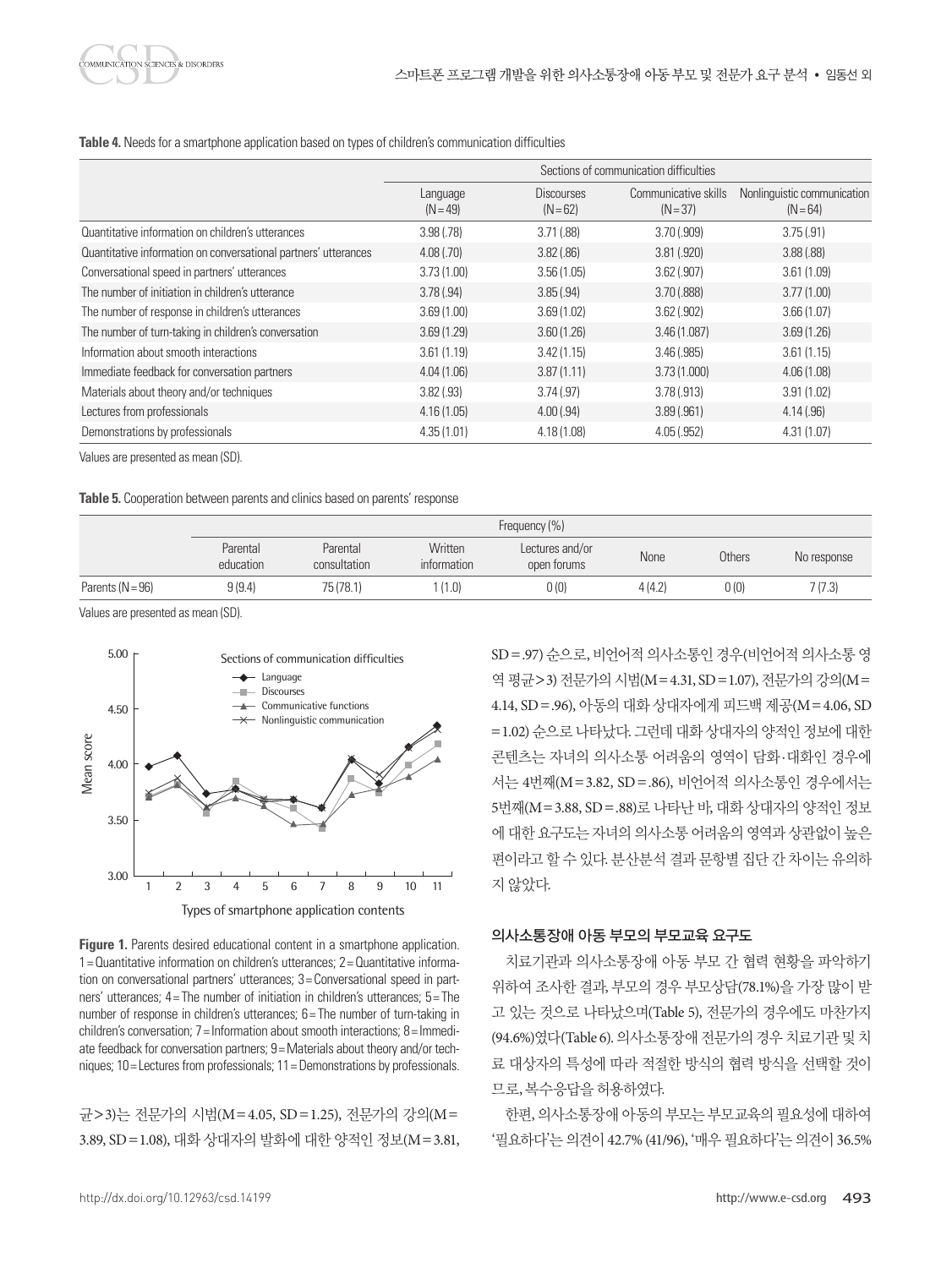|                  | Frequency (%)         |                          |                               |                                |        |        |             |
|------------------|-----------------------|--------------------------|-------------------------------|--------------------------------|--------|--------|-------------|
|                  | Parental<br>education | Parental<br>consultation | A quideline for<br>home study | Lectures and/or<br>open forums | None   | Others | No response |
| $SLPs (N = 162)$ | 28 (30.4)             | 87 (94.6)                | 43 (46.7)                     | (1.1)                          | 2(2.2) | (1.1)  | 0 (0)       |

**Table 6.** Cooperation between parents and clinics based on SLPs' responses

Values are presented as mean (SD).

SLP= speech language pathologist.

(35/96)로나타났으며, '전혀필요없다'와'필요없다'는각각 0% (0/96) 와 1% (1/96)로 나타나 부모교육이 필요하다고 생각하는 응답자가 79.2% (76/96)에 달했다. 부모의 사회경제적 지위는 최종학력과 평 균 연소득으로 분류하였으며, 최종학력은 7개 척도(초졸 이하, 중 졸, 고졸, 2년제 대졸, 4년제 대졸, 석사, 박사)의 부모 평균으로 조사 하였을 때 2년제 대졸에서 4년제 대졸 사이가 과반(54.7%)으로, 평 균 연소득은 3,000-5,000만원(37.1%), 5,000-7,000만원(25.8%)인 가 정이 과반으로 나타났다. 부모의 사회경제적 지위와 부모교육 요구 도간상관관계를검토하기위하여 Pearson 상관분석을실시하였으 나, 사회경제적 지위를 산출하기 위한 최종학력 및 평균 연소득과 부모교육 요구도와의 상관관계는 유의하지 않은 것으로 나타나, 부 모의 사회경제적 지위와 무관하게 의사소통장애 아동의 부모는 부 모교육의 필요성을 인식하고 있는 것으로 조사되었다.

# 논의 및 결론

본 연구는 의사소통장애 아동의 의사소통능력 증진을 위한 스 마트폰의 가능성을 탐색하고자 의사소통장애 아동의 부모 및 전 문가를 대상으로 일상생활에서의 스마트폰의 활용도를 스마트폰 이용 시간으로 알아보고, 의사소통장애 아동의 부모와 전문가 간 요구하는 스마트폰콘텐츠 종류에 차이가 있는지, 또한 의사소통 장애 아동 부모의 경우 자녀의 의사소통 어려움의 유형에 따른 스 마트폰콘텐츠 종류에 차이가 있는지 조사하였다. 또한 의사소통 장애아동부모의부모교육요구도를검토하여스마트폰이가진휴 대성, 접근 용이성을 부모교육에 활용할 수 있는 가능성을 탐색하 고자하였다.

본 연구의 결과는 스마트 미디어 사회를 살아가고 있는 의사소통 장애 아동의 부모 및 전문가의 스마트폰 활용 현황 및 콘텐츠 요구 사항을 파악하는 기초 자료로서의 의의를 갖는다. 본 연구의 대상 이 된 의사소통장애 아동의 부모와 전문가들은 2012년 방송통신 위원회와 한국인터넷진흥원에서 실시한 대규모 설문조사 연구 결 과와 비슷한 스마트폰 사용량을 보여, 스마트폰 사용에 있어서 대 한민국 성인 일반의 대표성을 갖는다고 할 수 있다. 아동의 의사소 통능력 증진을 위한 스마트폰 어플리케이션 콘텐츠를 11가지로 제 시한 문항 가운데 집단 간 차이가 유의하였던 것은 '의사소통 상황 에서 아동의 대화 상대자(부모 등)의 발화에 대한 양적인 정보를 제공하는 콘텐츠'로서, 부모 집단의 요구도가 유의하게 높은 것으로 나타났다. 자녀의 의사소통 어려움 유형에 따라 필요로 하는 의사 소통능력 증진 스마트폰콘텐츠는 집단별 순위에서 다소 차이는 있 었지만, 문항에 따른 집단 간 차이는 유의하지 않았다. 의사소통장 애 아동의 부모가 느끼는 부모교육의 필요성에 대하여는 응답자의 79.2%가 '필요하다(42.7%)' 또는 '매우 필요하다(36.5%)'고 대답하 였으며, 부모의사회경제적지위와의상관관계는나타나지않았다.

연구 대상자인 의사소통장애 아동의 부모와 전문가들은 스마트 폰을 음성 및 영상 통화보다 무선인터넷 및 어플리케이션 실행을 목적으로 더욱 많이 사용하고 있었다. 특히 아동의 의사소통능력 증진을 위한 스마트폰 어플리케이션 사용 경험은 두 집단 모두 과 반수가 '있다'고 응답하였으며, 전문가 집단이 부모 집단에 비해 유 의하게 높은 비율인 것으로 나타났다. 해당 어플리케이션이 아동 의 의사소통능력 증진에 도움이 되었는지에 관하여는 부모 집단은 부정적인 의견이 과반수였던 반면, 전문가 집단은 긍정적인 의견이 과반수였으나, 통계적으로 유의한 차이를 보이지는 않았다. 아동의 의사소통능력 증진을 위해 사용한 어플리케이션 종류는 두 집단 모두 아동용 멀티미디어가 가장 높은 비율로 나타났으며, 의사소 통 보조수단은 두 집단 모두 2순위로 나타났으나 집단 간 통계적으 로 유의한 차이를 보였다. 즉, 의사소통 보조수단으로서의 어플리 케이션을 전문가 집단이 부모 집단에 비해 많이 사용하였으며, 이 러한 어플리케이션을 치료에 활용함으로써 아동의 의사소통능력 증진에 긍정적인 경험을 한 전문가 집단에서 어플리케이션 사용 빈 도가높게나타난것으로보인다.

의사소통장애 아동의 부모 및 전문가 집단이 필요로 하는 콘텐 츠를 문항별로 살펴보면, 두 집단 모두 전문가가 시범을 보이는 콘 텐츠를 1순위로 꼽았으며, 전체적으로는 아동의 대화 상대방(성인) 에게 실시간 피드백을 제공하는 콘텐츠에 대한 요구도가 가장 높 았다. 11개 항목 가운데 전문가 집단의 경우 전문가가 정보를 제공 하는 형식의 콘텐츠가 1-2순위로 나타났으며, 부모 집단의 경우 아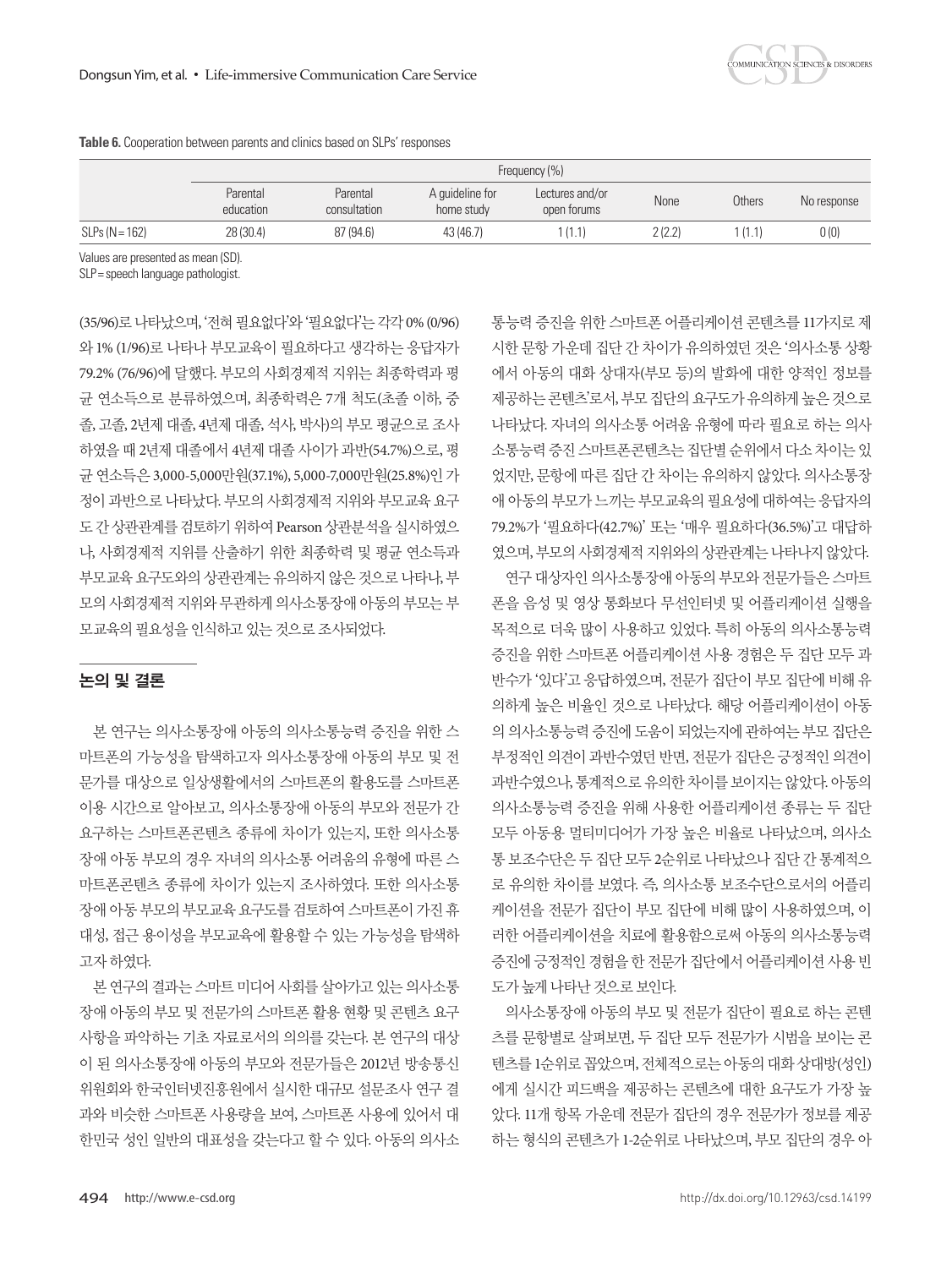동의 대화 상대방(성인)의 양적인 정보를 제공하는 콘텐츠와 실시 간 피드백을 제공하는 콘텐츠가 전문가의 시범에 이어 후순위로 나타난 것이 특징적이다. 이러한 결과는 전문가가 여러 가지 형태의 이론적·경험적 교수 자료를 수요자에게 제공해주고 또 공유하기 를 원한다면, 의사소통장애 아동의 부모는 전문가가 아동과의 상 호작용 상황에서의 대응 방법을 시연하여 보여주거나 또는 자녀와 의 의사소통 상황에서 자신의 발화에 대한 계량적인 정보를 실시 간으로 제공받고 점검받기를 원한다는 것을 보여준다. 의사소통장 애 아동과 부모를 대상으로 중재를 제공하는 자로서의 전문가는 수요자가 원하는 바가 무엇인지 염두에 두어야 할 것이다. 최근 개 발된 TalkBetter라는 프로그램은 부모와 아동이 상호작용을 하는 동안 부모에게 실시간으로 부모의 발화 정보에 대한 피드백을 제공 하여 부모가 자신의 반응성, 발화 속도 등을 조절함으로써 아동이 발화를 산출하는 것에 도움을 줄 수 있음을 확인하였다(Hwang, Huang, & Hsu, 2014). 이 프로그램은 개발 단계로서 아직 보급화되 지 않았으나, 이러한 맥락의 프로그램을 스마트폰 어플리케이션으 로써 접근성을 높여 보급할 수 있다면 아동의 언어 환경에 대해 정 보를 제공함과 동시에 의사소통장애 아동의 조기 선별의 도구로서 가정및임상에서유용하게사용될수있을것이다.

아동의 의사소통능력 증진을 위한 스마트폰 어플리케이션 콘텐 츠를 발화의 양적 정보에 대한 문항, 발화의 화용적 정보에 대한 문 항, 그리고 부모교육 콘텐츠에 대한 문항의 세 가지 범주로 분류하 여 살펴보았을 때 의사소통장애 아동의 부모 및 전문가 두 집단 모 두 부모교육 콘텐츠에 대한 요구도가 가장 높았으며, 그 다음으로 발화의 화용적 정보에 대한 콘텐츠와 발화의 양적 정보에 대한 콘 텐츠 순이었다. 그런데 발화의 양적 정보에 대한 콘텐츠의 경우 두 집단 간 차이가 유의한 것으로 나타나, 아동과의 대화 상황에서 아 동과 그 대화 상대자(부모 등)의 발화의 양, 발화 유지 시간, 발화 속 도, 발화 비율 등 양적인 정보에 대한 부모의 요구도가 전문가에 비 해 높은 것으로 나타났다. 이는 자녀의 의사소통 어려움의 유형에 따른 부모의 스마트폰 어플리케이션 콘텐츠요구도를 분석하였을 때, 모든 하위집단에서 1-2순위로 꼽힌 전문가의 강의 및 시범에 이 어, 자녀가 언어영역에 어려움을 보이는 부모 집단과 의사소통기능 영역에 어려움을 보이는 부모 집단에서는 3순위, 담화·대화 영역에 어려움을 보이는 집단에서는 4순위, 비언어적 의사소통 영역에 어 려움을 보이는 집단에서는 5순위로 나타난 것과도 일맥상통한다. 즉, 의사소통장애 아동의 부모는 자녀와의 의사소통 상황에서 양적 인정보에대한필요성을인식하고있음을보여주는결과라하겠다. 의사소통장애 아동의 부모 및 전문가 집단 모두 스마트폰 어플 리케이션 중 부모교육 콘텐츠에 대한 요구도가 높게 나타난 바, 부

모교육의 현황 및 요구도를 검토하였다. 부모의 사회경제적 지위와 무관하게 의사소통장애 아동의 부모는 부모교육의 필요성에 동의 하는 의견이 79.2%에 달했으나, 의사소통장애 아동의 부모와 치료 기관과의 협력은 주로 부모상담을 위주로 진행되고 있는 것으로 조 사되었다. 부모교육은 치료시간의 감소에 따른 비용 절감과, 실질 적으로 가정에까지 치료가 연장되어 장시간 치료서비스를 제공할 수 있다는 장점이 있다(Lee & Seok, 2007). 부모와의 협력 프로그램 을 제공하는 주체가 되는 치료기관에서는 상담 외에 아동의 발달 연령에 맞는 강의 및 사례에 대한 교육, 아동과의 의사소통 시 대응 방법과 부모의 역할에 대한 조언 및 피드백을 제공하는 교육 프로 그램에 대한 보다 적극적인 접근이 필요할 것이다.

본 설문조사 결과 의사소통장애 아동의 부모 및 전문가들은 스 마트 미디어 사회의 일원으로서 스마트폰 어플리케이션을 아동의 의사소통능력 증진을 위한 도구로 사용하고 있음을 확인하였다. 또한 스마트폰 어플리케이션을 통하여 얻고자 하는 콘텐츠의 종류 를 부모와 전문가 집단을 비교하여 검토한 결과, 부모교육 관련 콘 텐츠의 요구도가 높았으며, 특히 부모의 경우 발화의 양적인 정보 에 대한 요구도가 높게 나타났다. June와 Back (2004)의 연구에 의 하면 장애 아동 부모는 출산 후 장애의 발견 및 진단, 장애의 특성 등에 대해 다양한 경로로 획득한 정보가 도움이 되었다고 응답하 였으며, 부모의 역할 및 조기교육기관에 대한 정보도 도움이 되었 다고 응답한 바 있다. 이 연구에서도 마찬가지로 장애 아동 부모가 인식하는 부모의 역할과 조기교육 및 치료 기관에 대한 정보의 필 요성이 높게 나타난 바, 본 연구와 일치하는 결과이며 장애아동 부 모가 필요로 하는 요구 사항이 수년간 변함없음을 시사한다. 또한 소아과 병동의 어머니에게 아동의 현 상태에 대한 정보가 정확히 제공되지 않았을 때 어머니의 대처 및 문제해결 능력이 낮았음을 밝힌 선행연구(Yoo, 2007)가 시사하는 바와 같이 임상에서 부모에 게 시의적절한 정보를 제공하는 것은 중요하다. 따라서 앞으로는 의사소통장애 아동의 중요한 의사소통 상대방인 두 집단의 요구 를 반영한 스마트폰 어플리케이션을 개발하여 일상생활에서 충분 히활용될수있을가능성을모색해볼때이다.

효과적인 의사소통장애의 치료를 위해 가장 기본적이고 중요한 요소로 꼽히는 것은 조기 진단이다(Moeller, 2000). 특히 유아기는 각종 선별 검사와 조기선별에 따른 조기 중재가 시작될 수 있다는 점에서 중요하다(Kim & Hwang, 2013). Ward (1999)의 연구에 의 하면 1세에 조기선별을 통한 조기치료를 받은 유아의 경우 3세에 언어발달지체로 진단받는 비율이 조기치료를 받지 않은 집단에 비 해 유의하게 낮게 나타난 바 있다. 이처럼 적기에 정확한 진단을 통 해 이루어지는 의사소통장애 전문가의 개입이 치료 효과를 극대화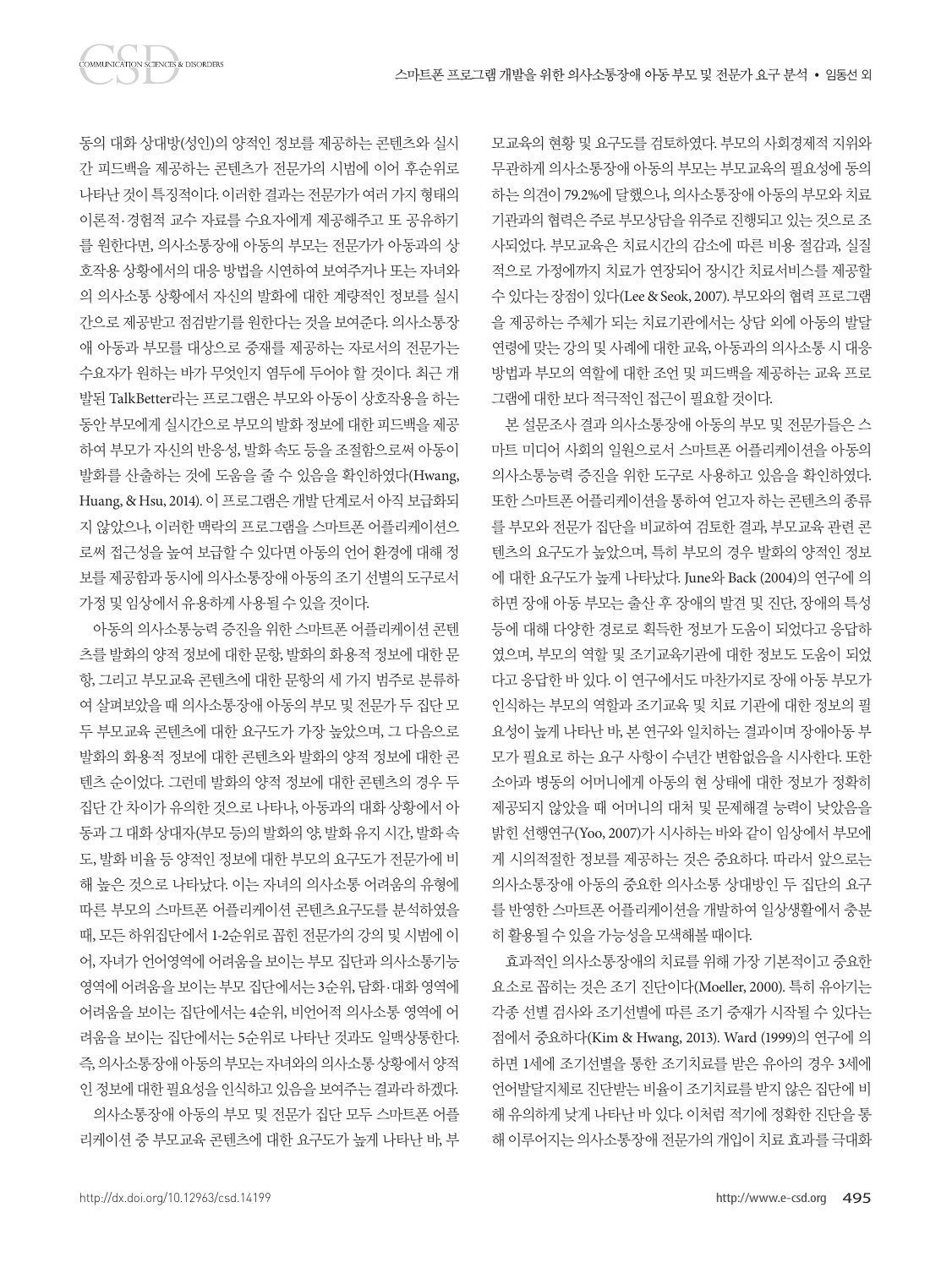

시킬 수 있으므로, 위험군에 대한 선별 과정을 통한 선제적인 대응 이 필요하다. 본 연구의 결과를 토대로, 언어치료의 수요자와 공급 자의 요구를 반영한 스마트폰 어플리케이션을 개발하여 의사소통 장애의 선별 또는 치료의 도구로 사용할 수 있는 가능성을 모색하 는 후속 연구가 필요할 것이다. 또한 스마트폰을 사용하는 성인의 연령 및 대상 아동의 연령이 스마트폰을 비롯한 스마트 미디어에 대한 친숙도와 활용 방식에 영향을 미칠 수 있으므로, 여러 연령층 에 유용한 스마트폰 어플리케이션 개발을 위해서는 이에 대한 심 도있는후속연구가따라야할것으로보인다.

본 연구는 의사소통장애 아동의 부모와 현직 언어치료사를 대 상으로 하였는데, 언어치료실에 아동을 데리고 오는 사람이 주로 엄마이며, 또한 언어치료사라는 직업적 특성상 연구 대상자의 성별 이 여성에 편중되어 있다는 제한점이 있다. 부모의 경우 자녀의 장 애 유형이 언어발달지연 및 지체인 경우가 과반을 차지하고, 복수 응답을 허용한 것을 감안하더라도 다른 장애 유형 간의 분포가 고 르지 않으며, 전문가의 경우 근무지가 서울 및 경기권에 치중되어 있다는 한계점이 있다. 이러한 연구 대상의 표집 및 집단구성에의 제한점은 연구 결과의 신뢰도를 저하시킬 수 있는 바, 연구 대상자 의 성별과 장애 유형 및 지역을 균형화한 후속연구가 필요할 것으 로보인다.

### **REFERECES**

- Breitenstein, S. M., & Gross, D. (2013). Web‐based delivery of a preventive parent training intervention: a feasibility study. *Journal of Child and Adolescent Psychiatric Nursing, 26,* 149-157.
- Buckingham, D. (2013). *Media education: literacy, learning and contemporary culture.* Hoboken, NJ: John Wiley & Sons.
- Cafiero, J. M., & Meyer, A. (2008). Your child with autism: when is augmentative and alternative communication (AAC) an appropriate option? *Exceptional Parent, 38,* 28-30.
- Caskey, M., & Vohr, B. (2013). Assessing language and language environment of high‐risk infants and children: a new approach. *Acta Paediatrica, 102,*  451-461.
- Caskey, M., Stephens, B., Tucker, R., & Vohr, B. (2011). Importance of parent talk on the development of preterm infant vocalizations. *Pediatrics, 128,* 910-916.
- Cho, Y. S. (2011). The future of IT service on smart media. In *SMART on ICT 2011 Conference Presentation.* Seoul: Korea Education and Research Information Service.
- Crais, E. R., Roy, V. P., & Free, K. (2006). Parents' and professionals' perceptions of the implementation of family-centered practices in child assessments. *American Journal of Speech-Language Pathology, 15,* 365-377.
- Croteau, D. R., Hoynes, W. D., & Milan, S. (2012). *Media/society: industries, images, and audiences.* Thousand Oaks, CA: SAGE Publications.
- Gillett, J. N., & LeBlanc, L. A. (2007). Parent-implemented natural language paradigm to increase language and play in children with autism. *Research in Autism Spectrum Disorders, 1,* 247-255.
- Goldsmith, T. R., & LeBlanc, L. A. (2004). Use of Technology in Interventions for Children with Autism. *Journal of Early and Intensive Behavior Intervention, 1,* 166-178.
- Ha, S. B., & Kang, S. M. (2011). Inquiry on the socio-cultural meaning of the using form and environment of smart phone: focused on the viewpoint of media-ecology studies. *Journal of the Korea Contents Association, 11,* 89-99.
- Hailpern, J., Karahalios, K., Halle, J., DeThorne, L., & Coletto, M. K. (2008). Visualizations: speech, language & autistic spectrum disorder. *Proceedings of the Conference on Human Factors in Computing System,* Florence, Italy, 3591-3596.
- Hanna, K., & Rodger, S. (2002). Towards family‐centred practice in paediatric occupational therapy: a review of the literature on parent–therapist collaboration. *Australian Occupational Therapy Journal, 49,* 14-24.
- Heimann, M., Nelson, K. E., Tjus, T., & Gillberg, C. (1995). Increasing reading and communication skills in children with autism through an interactive multimedia computer program. *Journal of Autism and Developmental Disorders, 25,* 459-480.
- Hemmeter, M. L., & Kaiser, A. P. (1994). Enhanced milieu teaching effects of parent-implemented language intervention. *Journal of Early Intervention, 18,* 269-289.
- Heo, M. H. (2012). *SPSS Questionnaire Survey Methods: from Basics to Practical Use.* Seoul: Hannarae Publishing Co.
- Hong, E. S. (2013). The Relationship among problem behaviors of children with disabilities and the life-quality of their parents. *Korean Journal of Special Education, 48,* 365-380.
- Hoque, M. E., Lane, J. K., El Kaliouby, R., Goodwin, M., & Picard, R. W. (2009). Exploring speech therapy games with children on the autism spectrum. *Proceedings of the 10th Annual Conference of the International Speech Communication Association (INTERSPEECH 2009),* Brighton, UK, 1455-1458
- Hwang, I., Yoo, C., Hwang, C., Yim, D., Lee, Y., Min, C., ... Song, J. (2014). TalkBetter: family-driven mobile intervention care for children with language delay. *Proceedings of the 17th ACM Conference on Computer Sup-*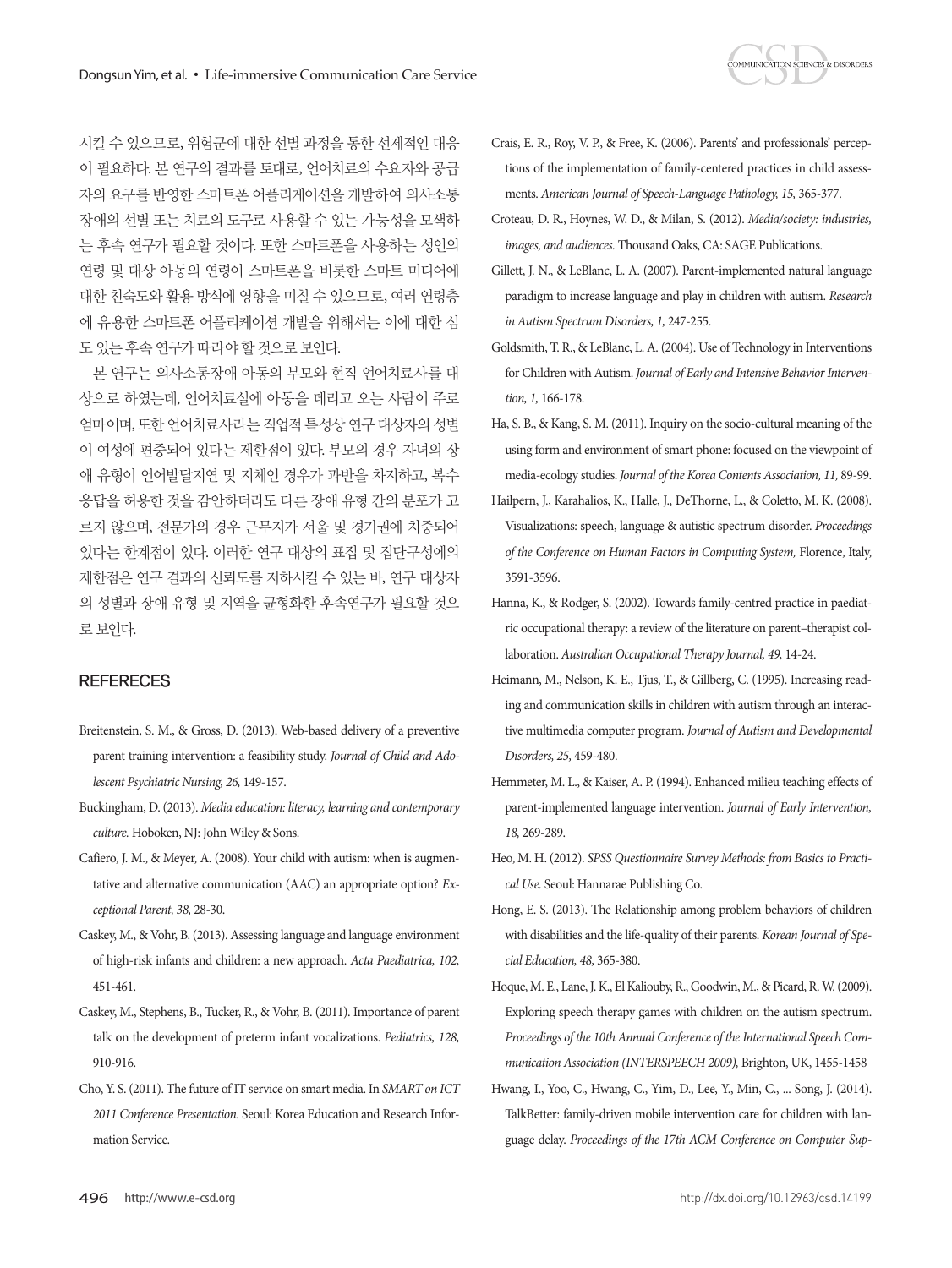*ported Cooperative Work & Social Computing,* Baltimore, MD, 1283-1296.

- Hwang, S. H., & Choi, S. S. (2012). Parents' perceptions on self-advocacy skills of children with and without disabilities. *Korean Journal of Special Education, 47,* 353-374.
- Hwang, Y. L., Huang, P. W., & Hsu, L. P. (2014). Impacts of language learning based on computer-assisted language learning instruction. *Applied Mechanics and Materials, 479,* 928-933.
- June, K. J., & Back, Y. S. (2004). A parental survey on public awareness programs for early identification and intervention of infants and young children with special needs. *Korean Journal of Early Childhood Special Education, 4,* 59-77.
- Jung, P., & Yim, D. (2011). Meta-analysis of parent training: focus on children. *Korean Journal of Communication Disorders, 16,* 521-539.
- Kaiser, A. P., & Roberts, M. Y. (2013). Parent-implemented enhanced milieu teaching with preschool children who have intellectual disabilities. *Journal of Speech, Language, and Hearing Research, 56,* 295-309.
- Kim, J. H., & Hwang, S. S. (2013). Parents' practices and demands in speech therapy service delivery by age groups. *Journal of Speech & Hearing Disorders, 22,* 273-297.
- Kim, J. H., & Kim, S. Y. (2012). *Media Contents 2.0: the dawning of the smart media age* (IT strategy reports). Seoul: KT Economic Management Research Institute.
- Korea Communications Commission. (2013). *Survey of Using Smartphone in the Second Half of 2012.* Seoul: Author.
- Korea Information Society Development Institute. (2013). *Research of policy (12-09): Assessment of competition in the communications market (2012).* Seoul: Author.
- Korea National Institute for Special Education. (2011). *Nation-wide survey on special education.* Asan, Korea: Author.
- Lee, E. K., & Seok, D. I. (2006). The contents of parent education about parent participation style for children with speech-language disorder. *Journal of Speech & Hearing Disorders, 15,* 33-48.
- Lee, E. K., & Seok, D. I. (2007). The development of assessment and evaluation system to parent education program. *Journal of Speech & Hearing Disorders, 16,* 149-163.
- Lee, H. J., Kang, M. K., & Kim, Y. T. (2013). Current practice and support needs in smart media perceived by the mothers of children with communication difficulties. *Communication Sciences and Disorders, 18,* 163-171.
- Lee, Y. K., & Lee, H. J. (2013). Conversational turn-taking of toddlers with language delay. *Special Education Research, 12,* 357-377.
- Leijten, P., Raaijmakers, M. A., de Castro, B. O., & Matthys, W. (2013). Does socioeconomic status matter? A meta-analysis on parent training effectiveness for disruptive child behavior. *Journal of Clinical Child & Adolescent Psychology, 42,* 384-392.
- Lim, J. H., & Park, E. H. (2012). Development and research trends of application as the smart education media for ASD. *Journal of the Korean Association for Persons with Autism, 12,* 93-117.
- McGrath, P. J., Sourander, A., Lingley-Pottie, P., Ristkari, T., Cunningham, C., Huttunen, J., ... Watters, C. (2013). Remote population-based intervention for disruptive behavior at age four: study protocol for a randomized trial of Internet-assisted parent training (Strongest Families Finland-Canada). *BMC Public Health, 13,* 985.
- McNaughton, D., & Light, J. (2013). The iPad and mobile technology revolution: benefits and challenges for individuals who require augmentative and alternative communication. *Augmentative and Alternative Communication, 29,* 107-116.
- McTavish, F. M., Chih, M. Y., Shah, D., & Gustafson, D. H. (2012). How patients recovering from alcoholism use a smartphone intervention. *Journal of Dual Diagnosis, 8,* 294-304.
- Minchom, S., Shepherd, M., White, N., Hill, J., & Lund, P. (2003). Service needs of hearing‐impaired children and their families: report of a survey of parental attitudes. *Deafness & Education International, 5,* 93-107.
- Moeller, M. P. (2000). Early intervention and language development in children who are deaf and hard of hearing. *Pediatrics, 106,* e43-e43.
- Nes, A. A., van Dulmen, S., Eide, E., Finset, A., Kristjánsdóttir, Ó. B., Steen, I. S., ... Eide, H. (2012). The development and feasibility of a web-based intervention with diaries and situational feedback via smartphone to support self-management in patients with diabetes type 2. *Diabetes Research and Clinical Practice, 97,* 385-393.
- Pennington, L., Thomson, K., James, P., Martin, L., & McNally, R. (2009). Effects of it takes two to talk-The Hanen program for parents of preschool children with cerebral palsy: finding from an exploratory study. *Journal of Speech, Language and Hearing Research, 55,* 1655-1670.
- Reese, E., Sparks, A., & Leyva, D. (2010). A review of parent interventions for preschool children's language and emergent literacy. *Journal of Early Childhood Literacy, 10,* 97-117.
- Roberts, M. Y., & Kaiser, A. P. (2012). Assessing the effects of a parent-implemented language intervention for children with language impairments using empirical benchmarks: a pilot study. *Journal of Speech, Language, and Hearing Research, 55,* 1655-1670.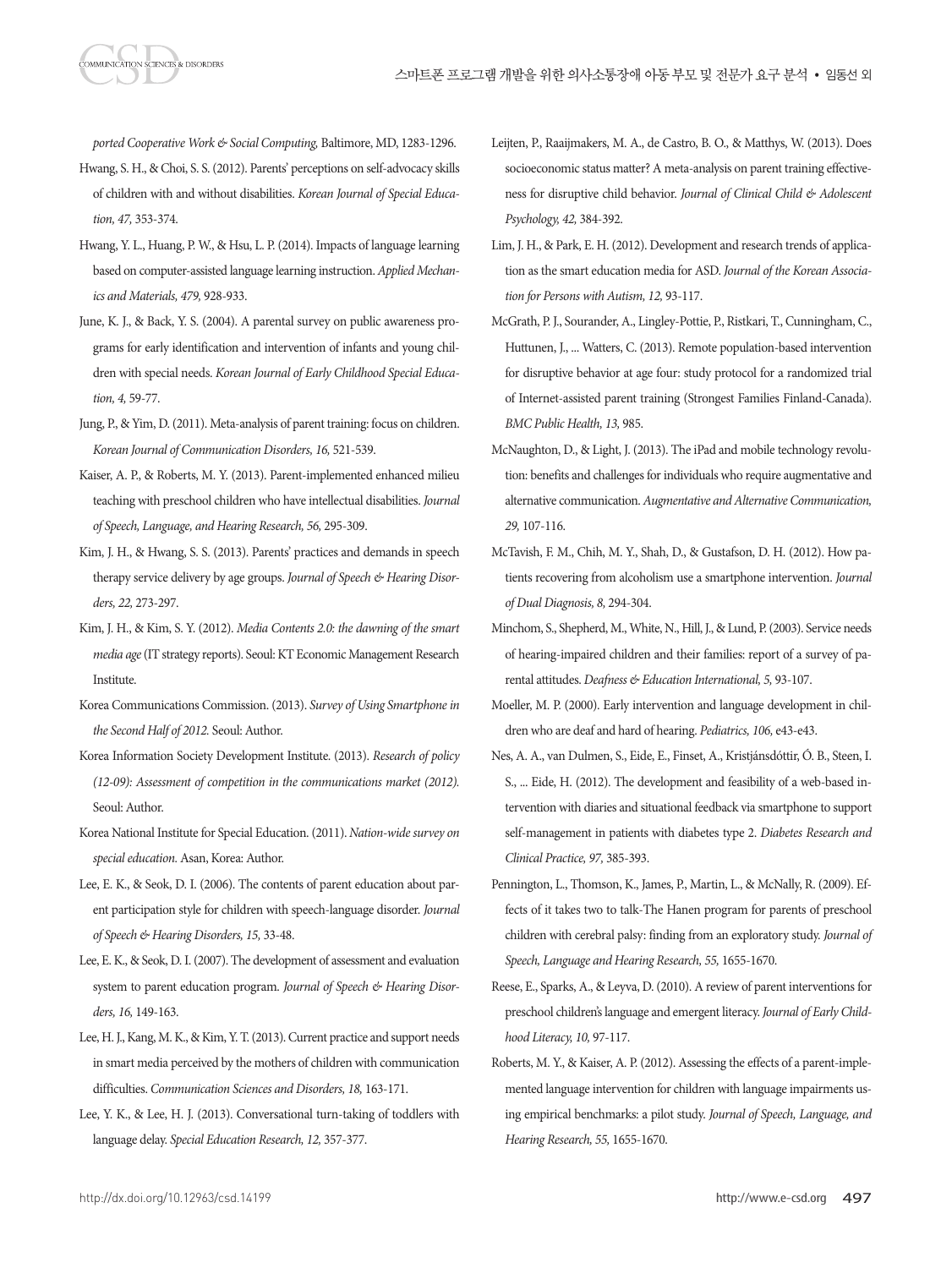

- Rogers, T. R., Forehand, R., Griest, D. L., Wells, K. C., & McMahon, R. J. (1981). Socioeconomic status: effects on parent and child behaviors and treatment outcome of parent training 1. *Journal of Clinical Child & Adolescent Psychology, 10,* 98-101.
- Romski, M., Sevcik, R. A., Adamson, L. B., Smith, A., Cheslock, M., & Bakeman, R. (2011). Parent perceptions of the language development of toddlers with developmental delays before and after participation in parentcoached language interventions. *American Journal of Speech-Language Pathology, 20,* 111-118.
- Rosenbaum, P., King, S., Law, M., King, G., & Evans, J. (1998). Family-centred service: a conceptual framework and research review. *Physical & Occupational Therapy in Pediatrics, 18,* 1-20.
- Sim, H. S., Kim, Y. T., Kim, J. S., Kim, H. H., Bae, S. Y., Shin, M. J., … Kwon, M. S. (2011). *Introduction to communicative disorders.* Seoul: Hakjisa.
- Suskind, D., Leffel, K. R., Hernandez, M. W., Sapolich, S. G., Suskind, E., Kirkham, E., ... Meehan, P. (2013). An exploratory study of "Quantitative Linguistic Feedback" effect of LENA feedback on adult language production. *Communication Disorders Quarterly, 34,* 199-209.
- Sutherland, D., van der Meer, L., Sigafoos, J., Mirfin-Veitch, B., Milner, P., O'Reilly, M. F., ... Marschik, P. B. (2014). Survey of AAC Needs for adults with intel-

lectual disability in New Zealand. *Journal of Developmental and Physical Disabilities, 26,* 115-122.

- Thiemann-Bourque, K. S., Warren, S. F., Brady, N., Gilkerson, J., & Richards, J. A. (2014). Vocal interaction between children with Down syndrome and their parents. *American Journal of Speech-Language Pathology, 23,* 474-485.
- Ward, S. (1999). An investigation into the effectiveness of an early intervention method for delayed language development in young children. *International Journal of Language & Communication Disorders, 34,* 243-264.
- Warren, Z., Stone, W., & Humberd, Q. (2009). A training model for the diagnosis of autism in community pediatric practice. *Journal of Developmental & Behavioral Pediatrics, 30,* 442-446.
- Wood, W. D., & Baker, J. A. (1999). Preferences for parent education programs among low socioeconomic status, culturally diverse parents. *Psychology in the Schools, 36,* 239-247.
- Yoo, K. H. (2007). A correlational study on uncertainty, mastery and appraisal of uncertainty in hospitalized children's mothers. *Journal of Korean Academy of Nursing, 37,* 594-602.
- Zimmerman, F. J., Gilkerson, J., Richards, J. A., Christakis, D. A., Xu, D., Gray, S., ... Yapanel, U. (2009). Teaching by listening: the importance of adult-child conversations to language development. *Pediatrics, 124,* 342-349.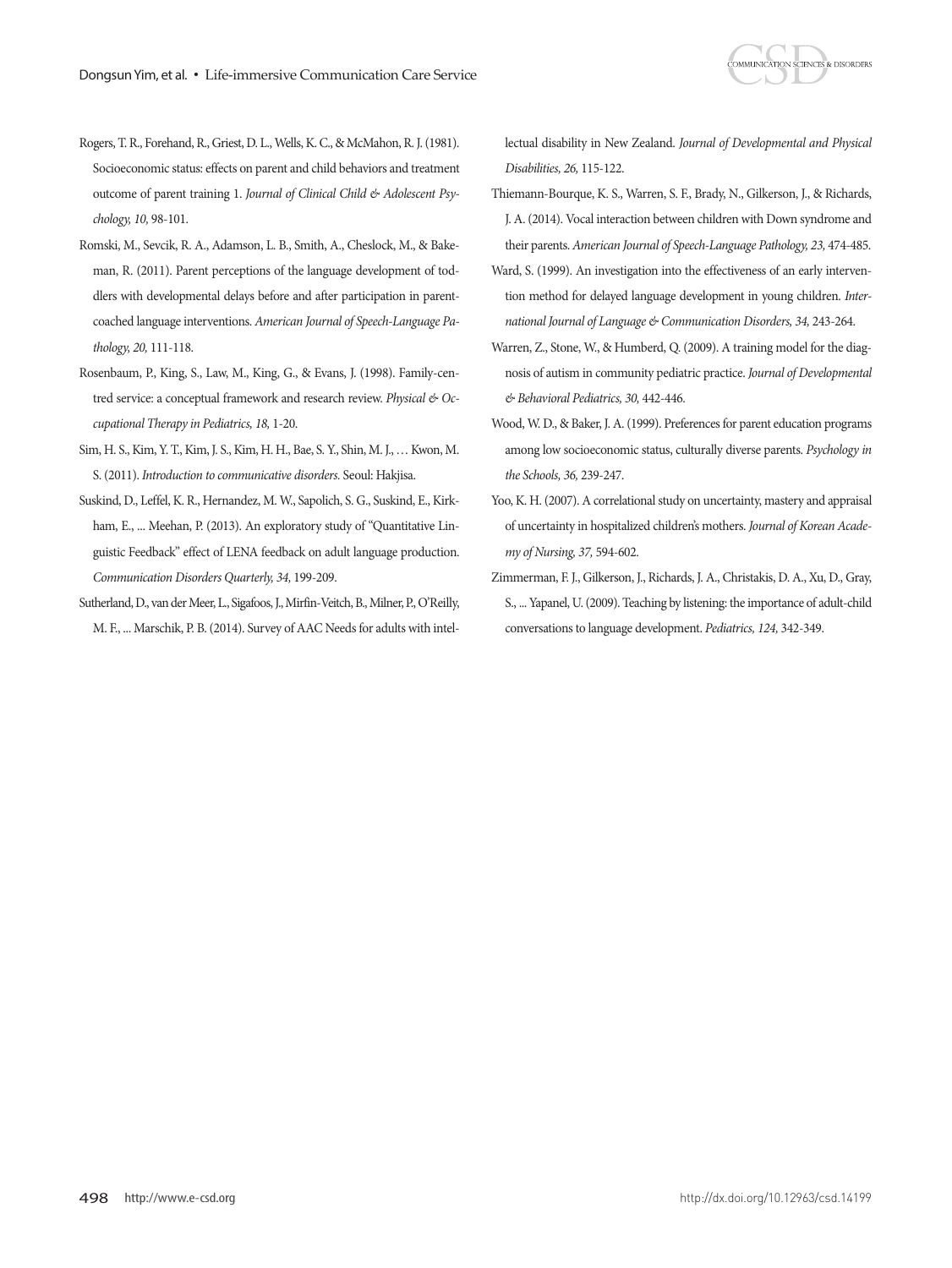

**Appendix.** 설문지(공통 문항)

#### **Ⅱ. 의사소통기능 증진을 위한 스마트폰 어플리케이션 콘텐츠 요구도**

- 1. 아동의 의사소통기능 증진을 위한 스마트폰 어플리케이션을 사용해 보신 적이 있습니까? ① 있다 ② 없다
- 2-1. 있다면, 어떤 어플리케이션입니까? (복수 선택 가능)

① 아동용 멀티미디어(동영상, 동화・동요, 게임 등)

 ② 부모 교육(아동의 발달 연령에 맞는 강의 동영상 및 사례에 대한 자료, 아동과의 의사소통 시 올바른 대응 방법과 부모의 역할에 대한 조언 및 피드백 등 제공) ③ 의사소통 보조 수단(그림 및 글자판 또는 말소리 출력기 등을 통하여 아동의 의사소통 의도를 대신해주거나 돕는 어플리케이션 등) 4 기타:

4. 아동과의 의사소통기능 증진을 위한 스마트폰 어플리케이션 콘텐츠가 개발된다면, 그 필요성에 대해 어떻게 생각하십니까? 아래에 제시된 콘텐츠의 종류에 따른 필요 정도를 기입해 주십시오.

| 콘텐츠의 종류                                                                       | 전혀<br>필요없다 | 필요<br>없다 | 보통<br>이다 | 필요 | 매우<br>하다 필요하다 |
|-------------------------------------------------------------------------------|------------|----------|----------|----|---------------|
| 1. _ 의사소통 상황에서 아동의 발화에 대한 양적인 정보(발화의 양, 발화 유지 시간 등)를 제공하는 콘텐츠                 |            |          |          |    |               |
| 2. 의사소통 상황에서 아동의 대화 상대자(부모 등)의 발화에 대한 양적인 정보(발화의 양, 발화 유지 시가 등)<br>를 제공하는 콘텐츠 |            |          |          |    |               |
| 3. 의사소통 상황에서 아동의 대화 상대자(부모 등)의 발화 속도에 대한 정보를 제공하는 콘텐츠                         |            |          |          |    |               |
| 4. 의사소통 상황에서 아동이 먼저 대화를 시작하는 횟수에 대한 정보를 제공하는 콘텐츠                              |            |          |          |    |               |
| 5. 의사소통 상황에서 아동이 성인의 발화에 구어로 반응하는 횟수에 대한 정보를 제공하는 콘텐츠                         |            |          |          |    |               |
| 6. _ 의사소통 상황에서 아동과 성인의 대화 차례 주고받기 횟수에 대한 정보를 제공하는 콘텐츠                         |            |          |          |    |               |
| 7. 의사소통 상황에서 참여자 간 상호작용의 원활성에 대한 정보(침묵 유지 시간, 각 참여자의 발화 비율 등)<br>'를 제공하는 콘텐츠  |            |          |          |    |               |
| 8. 의사소통 상황에서 아동의 대화 상대자(부모 등)에게 실시가 피드백을 제공하는 콘텐츠                             |            |          |          |    |               |
| 9. 아동의 의사소통기능 증진과 관련된 이론 및 기술을 참고할 수 있는 문서 형태로 제공하는 콘텐츠                       |            |          |          |    |               |
| 10. 아동의 의사소통기능 증진과 관련된 이론 및 기술을 전문가가 동영상을 통해 강의하는 콘텐츠                         |            |          |          |    |               |
| 11. 아동의 의사소통기능 증진과 관련된 기술을 전문가가 시범을 보임으로써 동영상을 통해 제공하는 콘텐츠                    |            |          |          |    |               |

평가 척도